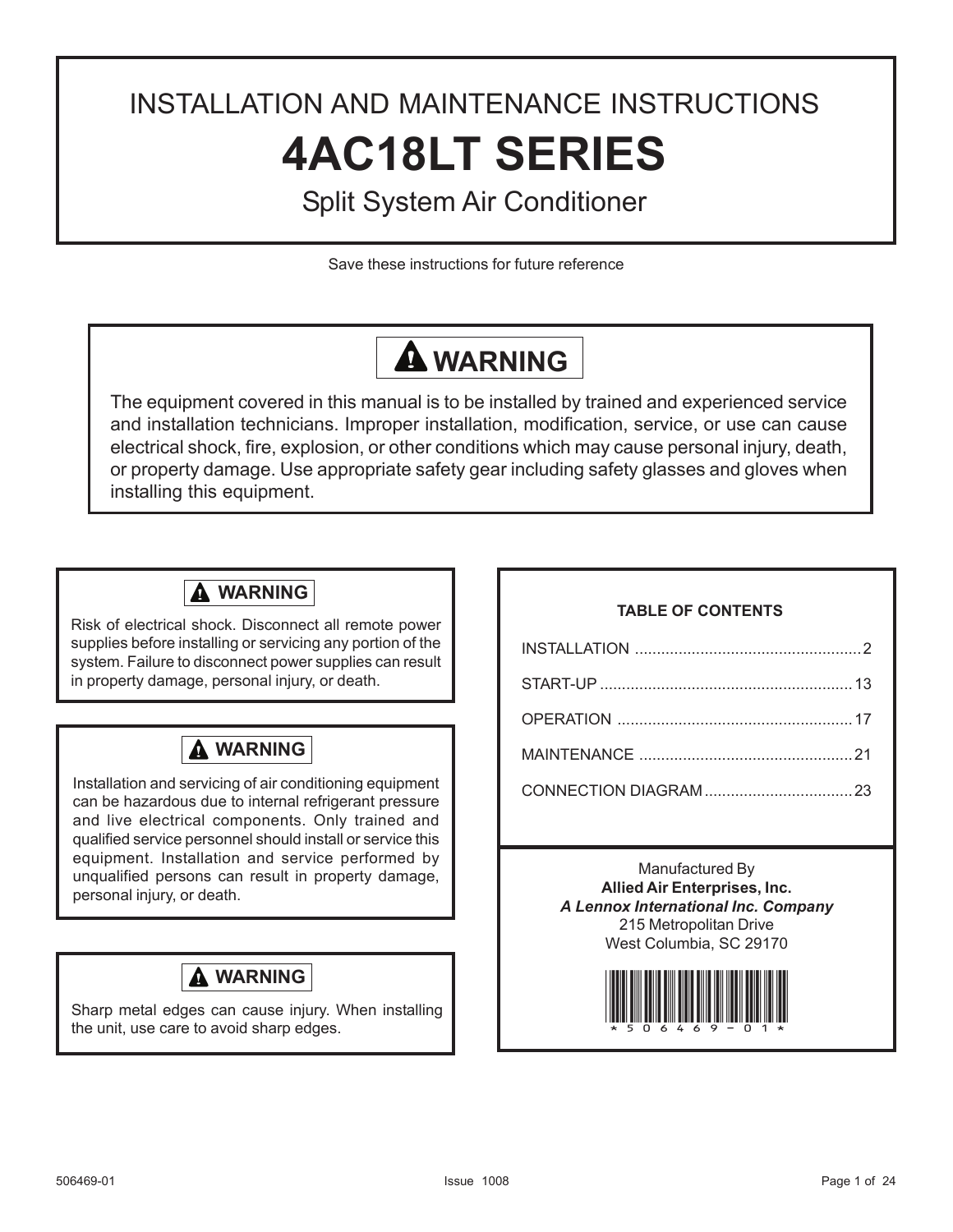#### **General**

*Read this entire instruction manual, as well as the instructions supplied in separate equipment, before starting the installation. Observe and follow all warnings, cautions, instructional labels, and tags. Failure to comply with these instructions could result in an unsafe condition and/or premature component failure.*

These instructions are intended as a general guide only for use by qualified personnel and do not supersede any national or local codes in any way. The installation must comply with all provincial, state, and local codes as well as the National Electrical Code (U.S.) or Canadian Electrical Code (Canada). Compliance should be determined prior to installation.

4AC18LT condensing units use R410A which is an ozonefriendly HFC refrigerant. The unit must be installed with a matching indoor coil and line set. 4AC18LT units are designed for use in expansion valve (TXV) systems only. A filter drier approved for use with R410A is installed in the unit.

**IMPORTANT:** This product has been designed and manufactured to meet ENERGY STAR criteria for energy efficiency when matched with appropriate coil components. However, proper refrigerant charge and proper air flow are critical to achieve rated capacity and efficiency. Installation of this product should follow the manufacturer's refrigerant charging and air flow instructions. **Failure to confirm proper charge and airflow may reduce energy efficiency and shorten equipment life.**

| <b>Torque Table</b>       |                    |  |  |  |  |  |
|---------------------------|--------------------|--|--|--|--|--|
| Fastener                  | Torque             |  |  |  |  |  |
| <b>Stem Caps</b>          | 8 ft. lbs.         |  |  |  |  |  |
| Service Port Caps         | $8$ ft. lbs.       |  |  |  |  |  |
| <b>Sheet Metal Screws</b> | $16$ in $\mu$ lbs. |  |  |  |  |  |
| #8 Machine Screws         | $16$ in $\mu$ lbs. |  |  |  |  |  |
| #10 Machine Screws        | 28 in lbs.         |  |  |  |  |  |
| <b>Compressor Bolts</b>   | $90$ in $\mu$ lbs. |  |  |  |  |  |

**Table 1**

**INSTALLATION** When servicing or repairing HVAC components, ensure the fasteners are appropriately tightened. Table 1 shows torque values for fasteners.

#### **Inspection of Shipment**

Upon receipt of equipment, carefully inspect it for possible shipping damage. If damage is found, it should be noted on the carrier's freight bill. Take special care to examine the unit inside the carton if the carton is damaged. Any concealed damage discovered should be reported to the last carrier immediately, preferably in writing, and should include a request for inspection by the carrier's agent.

If any damages are discovered and reported to the carrier DO NOT INSTALL THE UNIT**, as claim may be denied. Check the unit rating plate to confirm specifications are as ordered.**

#### **Location of Unit**

Outdoor units operate under a wide range of weather conditions; therefore, multiple factors must be considered when positioning the unit. The unit must be positioned to give adequate clearances for sufficient airflow and servicing. Refer to Figure 1 for installation clearances.

| <b>Installation Clearances</b>                                                                                                                                                                                                                           |
|----------------------------------------------------------------------------------------------------------------------------------------------------------------------------------------------------------------------------------------------------------|
| 36'<br>$36''*$<br>36''<br>$36''*$                                                                                                                                                                                                                        |
| *<br>A service clearance of 30" must be maintained on one of the<br>sides adjacent to the control box. Clearance to one of the other<br>three sides must be 36". Clearance to one of the remaining two<br>sides may be 12" and the final side may be 6". |
| A clearance of 24" must be maintained between units.                                                                                                                                                                                                     |
| 48" clearance required on top of unit. Maximum soffit overhang is<br>$36"$ .                                                                                                                                                                             |
|                                                                                                                                                                                                                                                          |

**Figure 1**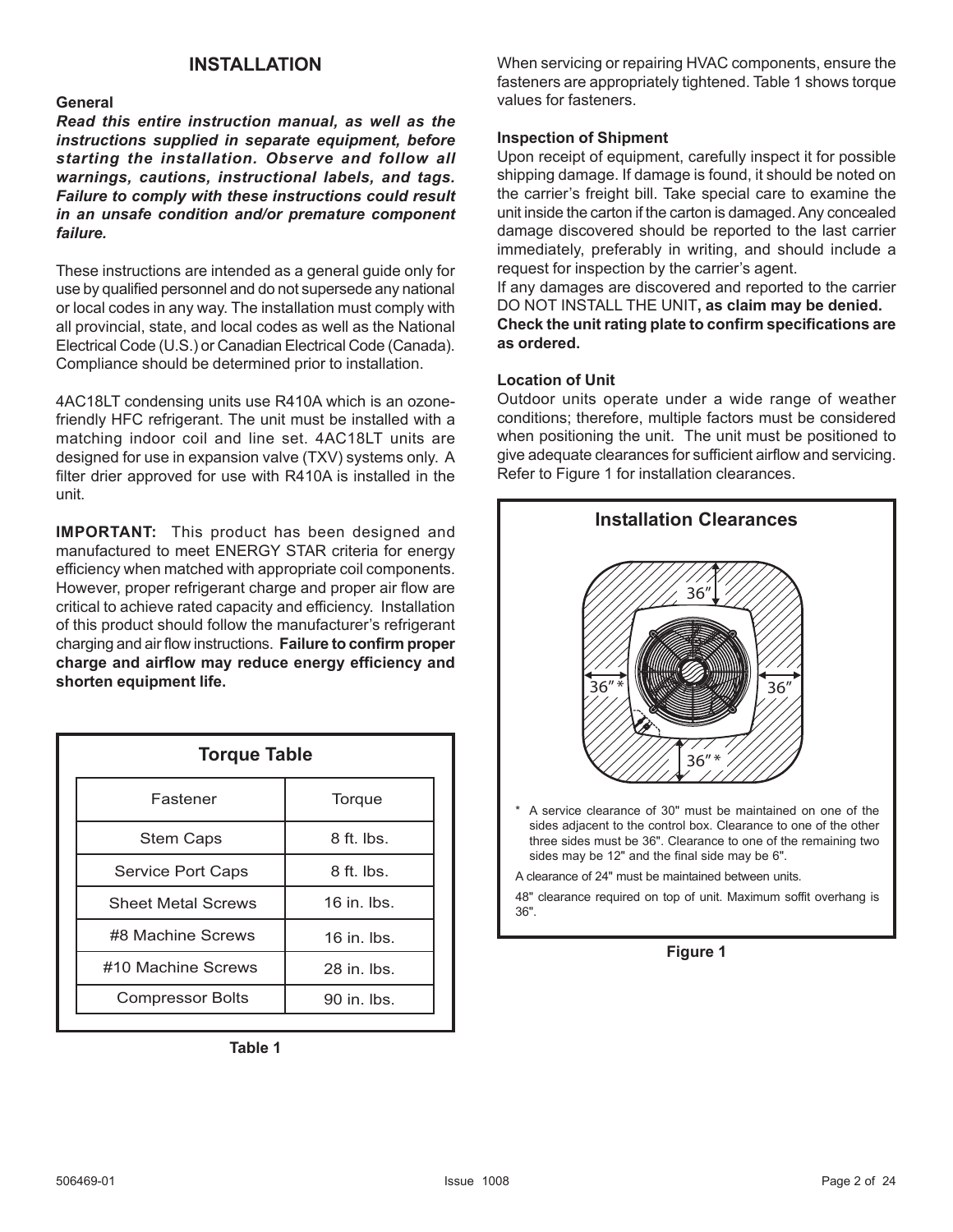- Install the unit high enough above the ground or roof to allow adequate drainage of defrost water and prevent ice buildup.
- In heavy snow areas, do not locate the unit where drifting snow will occur. The unit base should be elevated above the depth of average snows.

**NOTE:** Elevation of the unit may be accomplished by construction a frame using suitable materials. If a support frame is constructed, it must not block drain holes in unit base.

- When installed in areas where low ambient temperatures exist, locate unit so winter prevailing winds do not blow directly into outdoor coil.
- Locate unit away from overhanging roof lines which would allow water or ice to drop on, or in front of, coil or into unit.

#### *Slab Mounting*

When installing a unit at grade level, install on slab high enough above grade so that water from higher ground will not collect around the unit (See Figure 2). Slab should have a slope tolerance away from the building of 2° or 2" per 5'. This will prevent ice from building up under the unit during a defrost cycle. Refer to following roof mounting section for barrier construction if unit must face prevailing winter winds.



### *Roof Mounting*

Install unit at a minimum of 6" above surface of the roof to avoid ice buildup around the unit. Locate the unit above a load bearing wall or area of the roof that can adequately support the unit. Consult local codes for rooftop applications. If unit coil cannot be mounted away from prevailing winter winds, a wind barrier should be constructed (See Figure 3). Size the barrier at least the same height and width as the outdoor unit. Mount barrier 24" from the sides of the unit in the direction of the prevailing winds.



#### *Electrical Wiring*

All field wiring must be done in accordance with the National Electrical Code (NEC) recommendations, Canadian Electrical Code (CEC) and CSA Standards, or local codes, where applicable.

Refer to the furnace or blower coil installation instructions for additional wiring application diagrams and refer to unit rating plate for minimum circuit ampacity and maximum overcurrent protection size.



### **WARNING**

Line voltage is present at all components when unit is not in operation on units with single pole contactors. Disconnect all remote electric power supplies before opening access panel. Unit may have multiple power supplies. Failure to disconnect all power supplies could result in personal injury or death.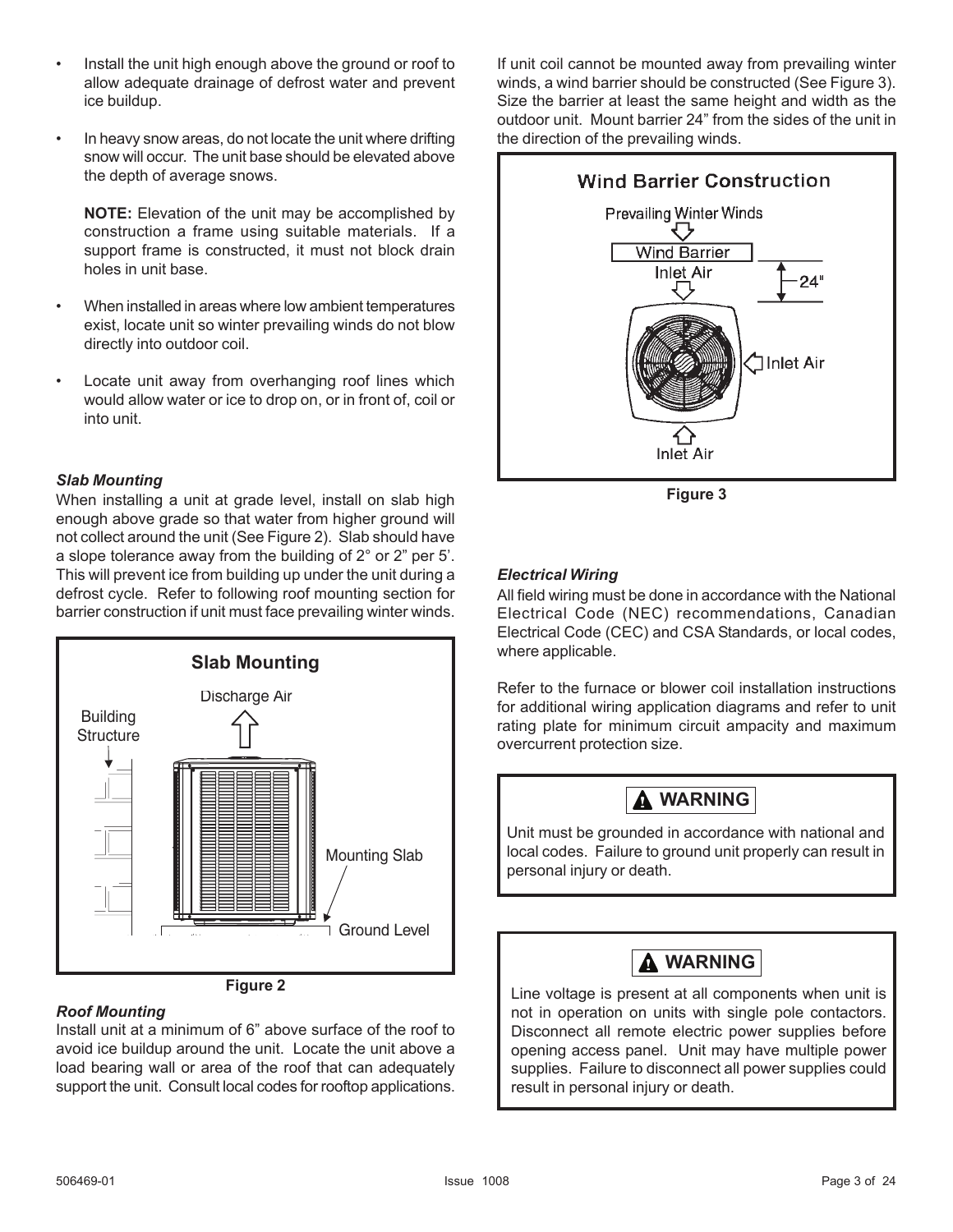#### *Placement*

Be aware that some localities are adopting sound ordinances based on how noisy the unit is at the neighbor's home, not at the original installation. Install the unit as far as possible from the property line. When possible, do not install the unit directly outside a bedroom window. Glass has a verry high level of sound transmission. Figure 5 on page 5 shows how to place the outdoor unit and line set to reduce line set vibration.

#### *Line Set Isolation*

Illustrations on the pages 6 and 7 demonstrate procedures which ensure proper refrigerant line set isolation. Figure 6 shows how to install line sets on horizontal runs. Figure 7 shows how to make a transition from horizontal to vertical. Figure 9 shows how to install line sets on vertical runs.

**Refrigerant Line Set Diameters (in.)**

| Liquid Line |                                                 |     |     |     |     |  |  |  |
|-------------|-------------------------------------------------|-----|-----|-----|-----|--|--|--|
| <b>BTUH</b> | Line Set Length and Size                        |     |     |     |     |  |  |  |
|             | 25 ft.<br>50 ft.<br>100 ft.<br>75 ft.<br>12 ft. |     |     |     |     |  |  |  |
| 24,000      | 3/8                                             | 3/8 | 3/8 | 3/8 | 3/8 |  |  |  |
| 36,000      | 3/8                                             | 3/8 | 3/8 | 3/8 | 1/2 |  |  |  |
| 48,000      | 3/8                                             | 3/8 | 3/8 | 1/2 | 1/2 |  |  |  |
| 60,000      | 3/8                                             | 3/8 | 3/8 | 1/2 | 1/2 |  |  |  |

| Suction Line                            |           |                                       |           |           |           |  |  |  |
|-----------------------------------------|-----------|---------------------------------------|-----------|-----------|-----------|--|--|--|
| Line Set Length and Size<br><b>BTUH</b> |           |                                       |           |           |           |  |  |  |
|                                         | 12 ft.    | 50 ft.<br>75 ft.<br>25 ft.<br>100 ft. |           |           |           |  |  |  |
| 24,000                                  | 3/4       | 3/4                                   | 3/4       | 3/4       | 7/8       |  |  |  |
| 36,000                                  | 7/8       | 7/8                                   | 7/8       | 7/8       | $1 - 1/8$ |  |  |  |
| 48,000                                  | 7/8       | $1 - 1/8$                             | $1 - 1/8$ | $1 - 1/8$ | $1 - 1/8$ |  |  |  |
| 60,000                                  | $1 - 1/8$ | $1 - 1/8$                             | $1 - 1/8$ | $1 - 1/8$ | $1 - 1/8$ |  |  |  |

**For installations exceeding 50', contact Technical Services.**

**Table 2**

#### **Brazing Connection Procedure**

1. Cut ends of refrigerant lines square (free from nicks or dents). Debur the ends. The pipe must remain round; do not pinch end of line.

2. Before making line set connections, use dry nitrogen to purge the refrigerant piping. This will help to prevent oxidation and the introduction of moisture into the system.

3. Use silver alloy brazing rods (5% or 6% silver alloy for copper-to-copper brazing or 45% silver alloy for copper-tobrass or copper-to-steel brazing) which are rated for use with R410A refrigerant.

4. Remove the Schrader core assemblies before brazing to protect them from damage due to extreme heat. Replace the cores when brazing is complete.

5. Remove light maroon washers from service valves and shield light maroon stickers to protect them during brazing. Wrap a wet cloth around the valve body and copper tube stub to protect it from heat damage.



**Figure 5**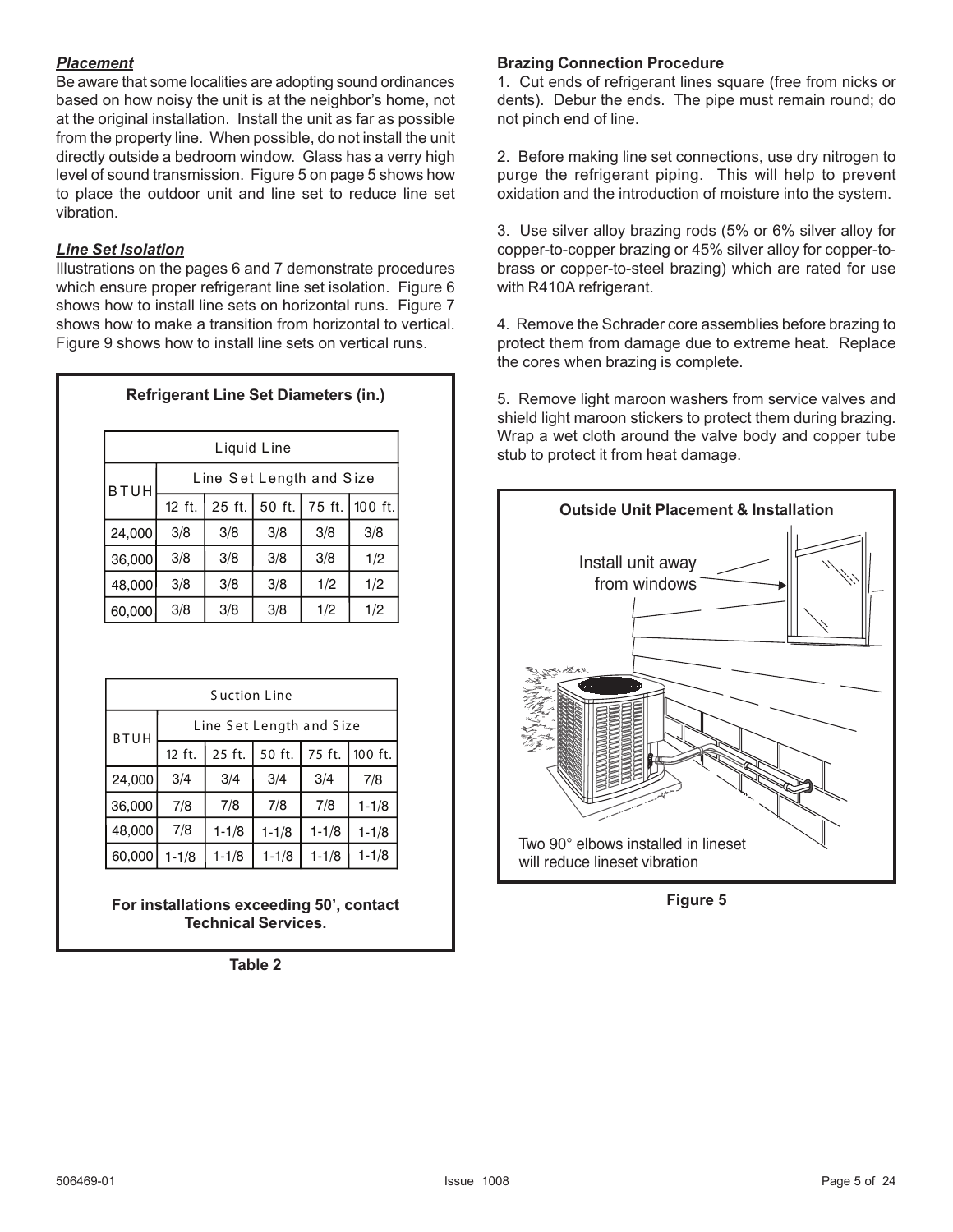

Do not connect C (common) connection between indoor unit and thermostat except when required by the indoor thermostat. Refer to thermostat installation instructions. C (common) connection between indoor unit and outdoor unit required for proper operation.



1. Install line voltage power supply to unit from a properly sized disconnect switch. Any excess high voltage field wiring should be trimmed or secured away from the low voltage field wiring.

2. Ground unit at unit disconnect switch or to an earth ground. To facilitate conduit, a hole is in the bottom of the control box. Connect conduit to the control box using a proper conduit fitting. Units are approved for use only with copper conductors. 24V Class II circuit connections are made in the low voltage junction box. Refer to Figure 4 for high voltage field wiring diagram. A complete unit wiring diagram is located inside the unit control box cover.

3. Install room thermostat on an inside wall that is not subject to drafts, direct sunshine, or other heat sources.

4. Install low voltage wiring from outdoor to indoor unit and from thermostat to indoor unit (See Figure 5).

5. Do not bundle any excess 24V control wire inside control box. Run control wire through installed wire tie and tighten wire tie to provide low voltage strain relief and to maintain seperation of field-installed low and high voltage circuits.

#### **Refrigerant Piping**

If the 4AC18LT unit is being installed with a new indoor coil and line set, the refrigerant connections should be made as outlined in this section. If an existing line set and/or indoor coil will be used to complete the system, refer to this section as well as the section that follows entitled - **Flushing Existing Line Set and Indoor Coil**.

If this unit is being matched with an approved line set or indoor coil which was previously charged with R-22 refrigerant, the line set and coil must be flushed prior to installation. If the unit is being used with and existing indoor coil which was equipped with a liquid line which served as a metering device (RFCI), the liquid line must be replaced prior to the installation of the 4AC18LT unit.

Field refrigerant piping consists of liquid and suction lines from the outdoor unit (sweat connections) to the indoor coil (flare or sweat connections).

Select line set diameters from Table 2 to ensure that oil returns to the compressor. Size vertical suction riser to maintain minimum velocity at minimum capacity. Recommended line length is 50' or less. If more than 50' line set is required, contact Technical Services. Table 2 shows the diameters for line sets up to 100' although vertical lift applications and trapping requirements need to be reviewed with Technical Services for line sets over 50'.

#### **Installing Refrigerant Line**

During the installation of an air conditioning system, it is important to properly isolate the refrigerant line to prevent unnecessary vibration. Line set contact with the structure (wall, ceiling, or floor) may cause objectionable noise when vibration is translated into sound. As a result, more energy or vibration can be expected. Close attention to line set isolation must be observed.

Following are some points to consider when placing and installing a high-efficiency outdoor unit: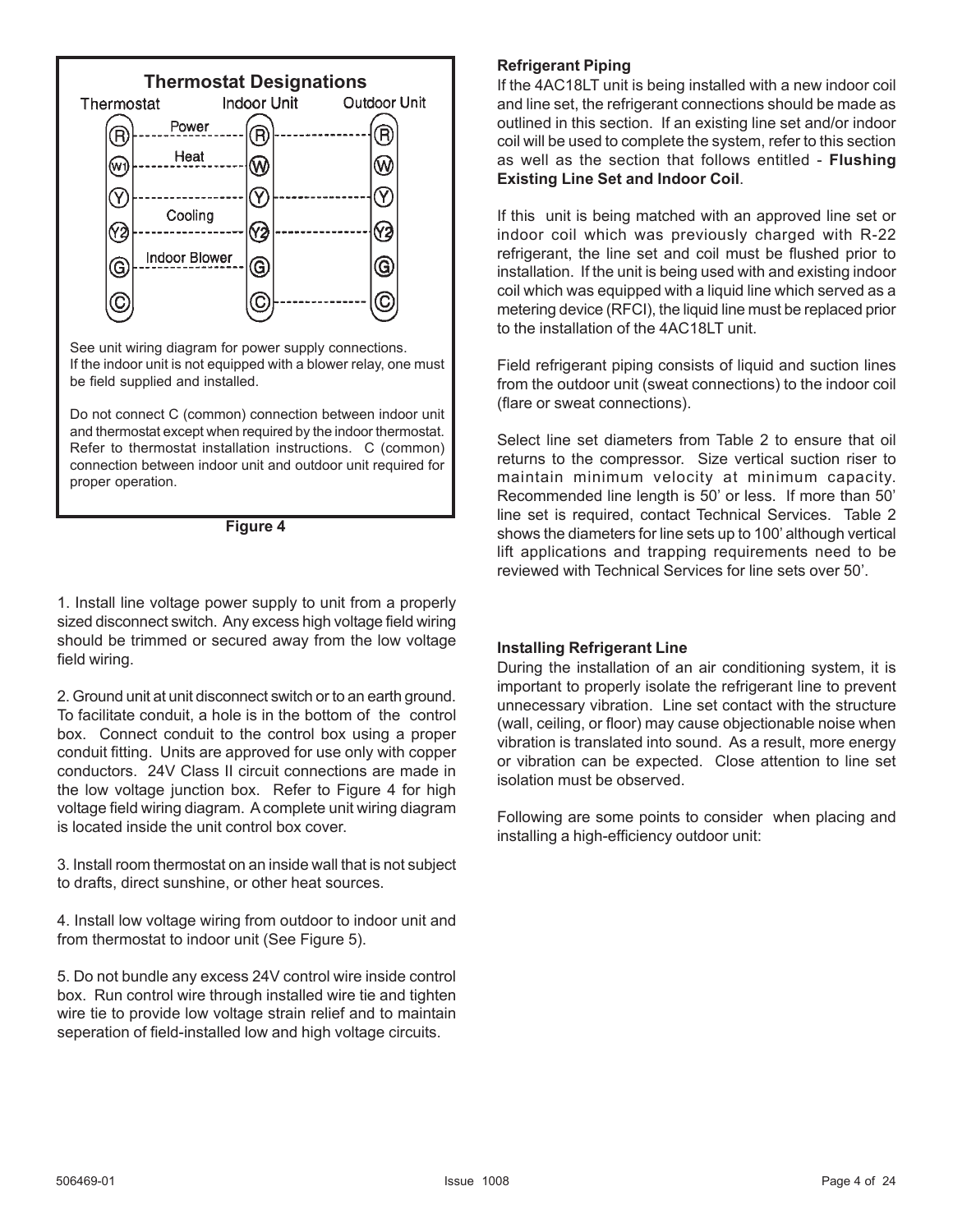6. Braze the line set to the service valve. Quench the joints with water or a wet cloth to prevent heat damage to the valve core and opening port. **The tube end must stay bottomed in the fitting during final assembly to ensure proper seating, sealing, and rigidity.**

**7.** Install the thermal expansion valve which is sold separately and which is approved for use with R410A refrigerant in the liquid line at the indoor coil (see **Refrigerant Metering Device** on page 9).



When flushing existing line set and/or indoor coil, be sure to empty all existing traps. Residual mineral oil can act as an insulator, preventing proper heat transfer. It can also clog the thermal expansion valve, reducing system performance and capacity. Failure to properly flush system as explained in these instructions will void warranty.



**Figure 6**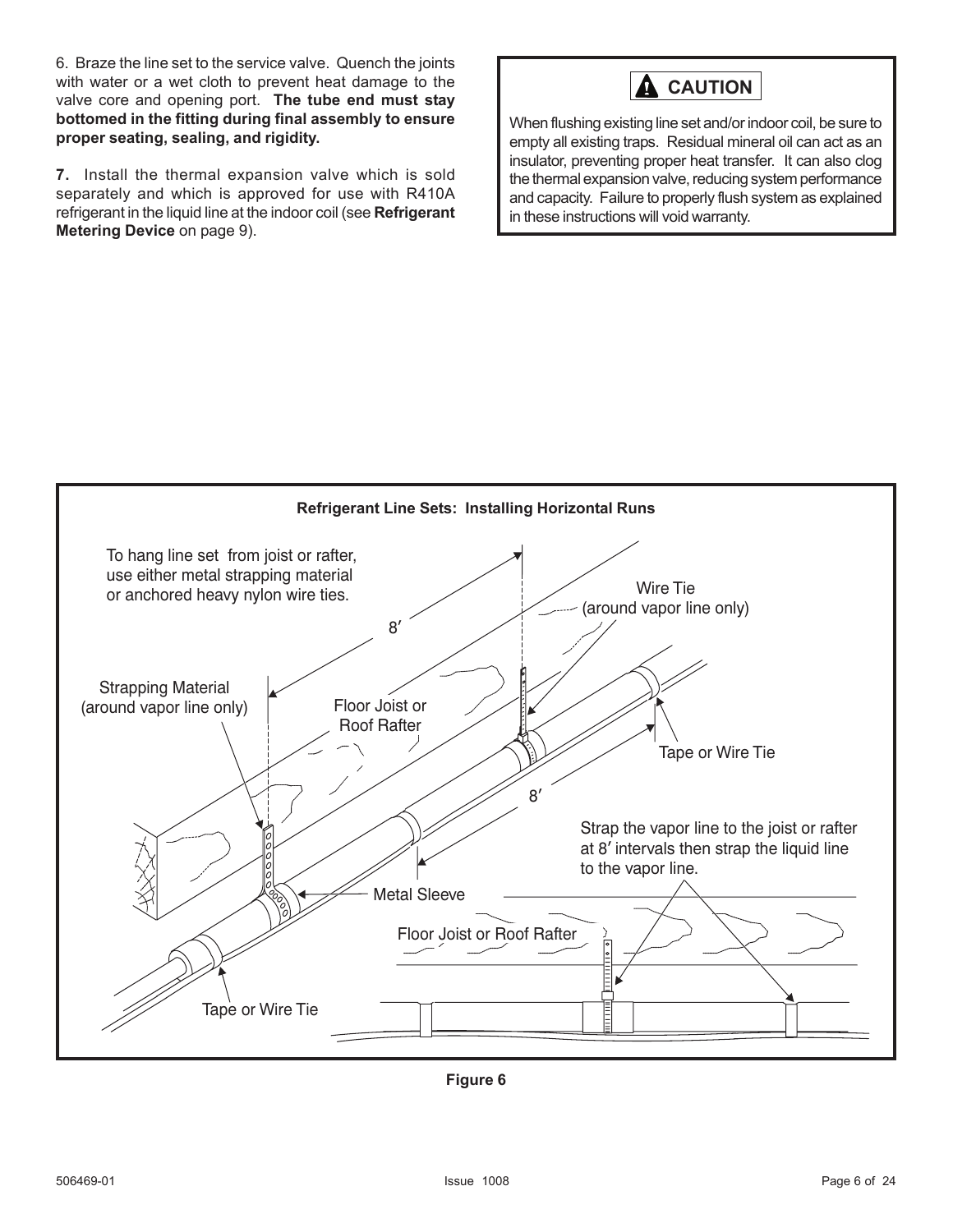

**Figure 7**



**Figure 8**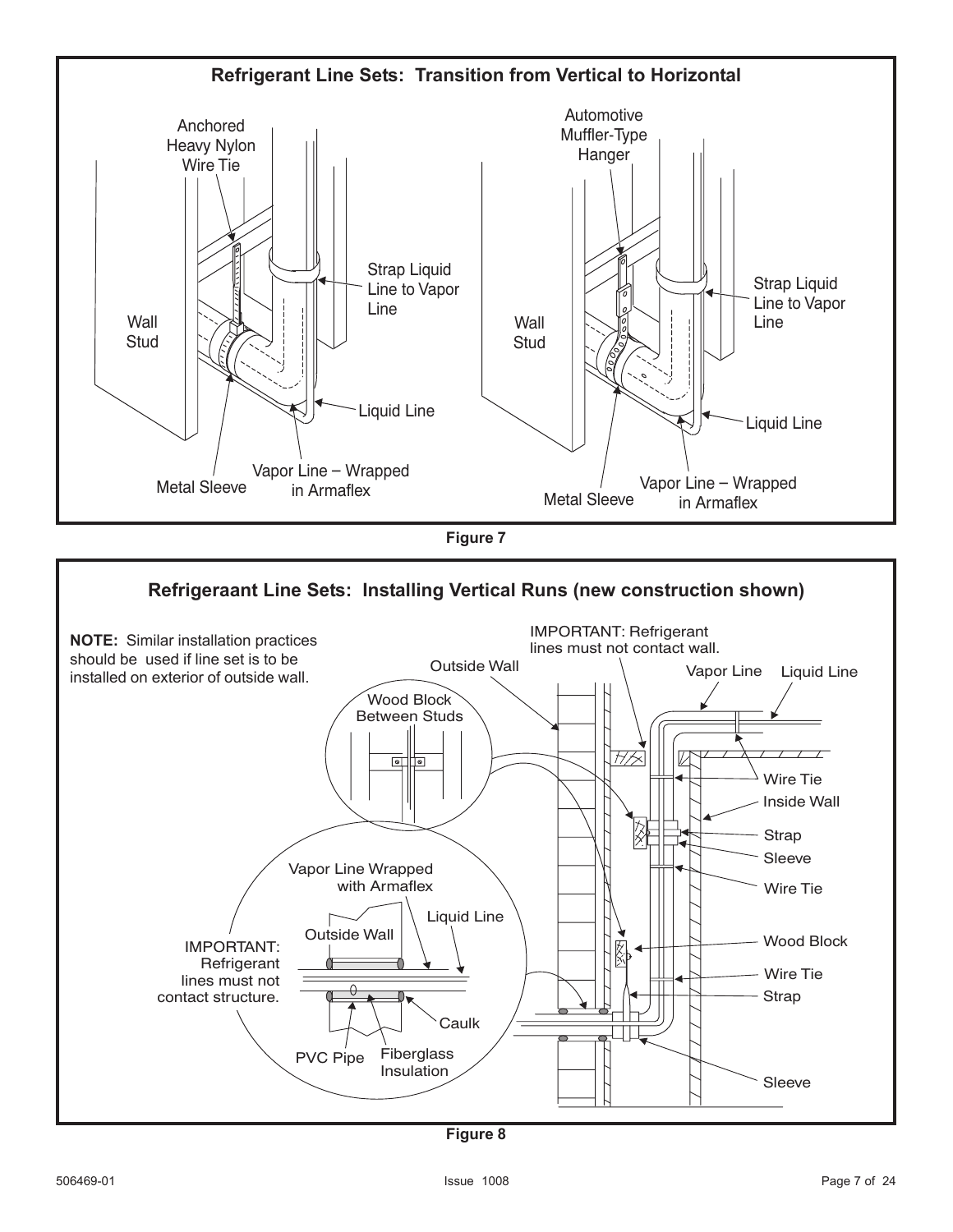**Flushing Existing Line Set and Indoor Coil This procedure should not be performed on systems which contain contaminants, such as compressor burn out.**

#### *Required Euipment*

The following equipment is needed to flush the existing line set and indoor coil (See Figure 9). Two clean R-22 recovery bottles, an oil-less recovery machine with a "pump down" feature, and two sets of gauges (one for use with R-22 and one for use with R410A).

#### *Flushing Procedure*

**IMPORTANT:** The line set and/or indoor coil must be flushed with at least the same amount of refrigerant that previously charged the system. Check the charge in the flushing cylinder before flushing the unit.

1. Remove existing R-22 refrigerant using the appropriate procedure.

*If the existing outdoor unit is not equipped with shutoff valves, or if the unit is not operational AND the existing R-22 refrigerant will be used to flush the system:*

Disconnect all power to the existing outdoor unit. Connect the existing unit, a clean recovery cylinder, and the recovery machine according to the instructions provided with the recovery machine. Remove all R-22 refrigerant from the existing system. Refer to the gauges after shutdown to confirm that the entire system is completely void of refrigerant. Disconnect the liquid and suction lines from the existing outdoor unit.

*If the existing outdoor unit is equipped with manual shutoff valves AND new R-22 refrigerant will be used to flush the system:*

Start the existing R-22 refrigerant system in cooling mode and close the liquid line valve. Pump all the existing R-22 refrigerant back into the outdoor unit.

(It may be necessary to bypass the low pressure switches to ensure complete refrigerant evacuation.)

When the low side system pressures reach 0 psig, close the suction line valve. Disconnect all power to the existing outdoor unit. Refer to the gauges after shutdown to confirm that the valves are not allowing refrigerant to flow back into the low side of the system. Disconnect the liquid and suction lines from the existing outdoor unit.

2. Remove the existing outdoor unit. Set the new R410A unit and follow the brazing connection procedure outlined previously on this page to make line set connections. **Do not install the R410A thermal expansion valve at this time.**

3. Make low voltage and line voltage connections to the new outdoor unit. **Do not turn on power to the unit or open the outdoor unit service valves at this time.**



**Figure 9**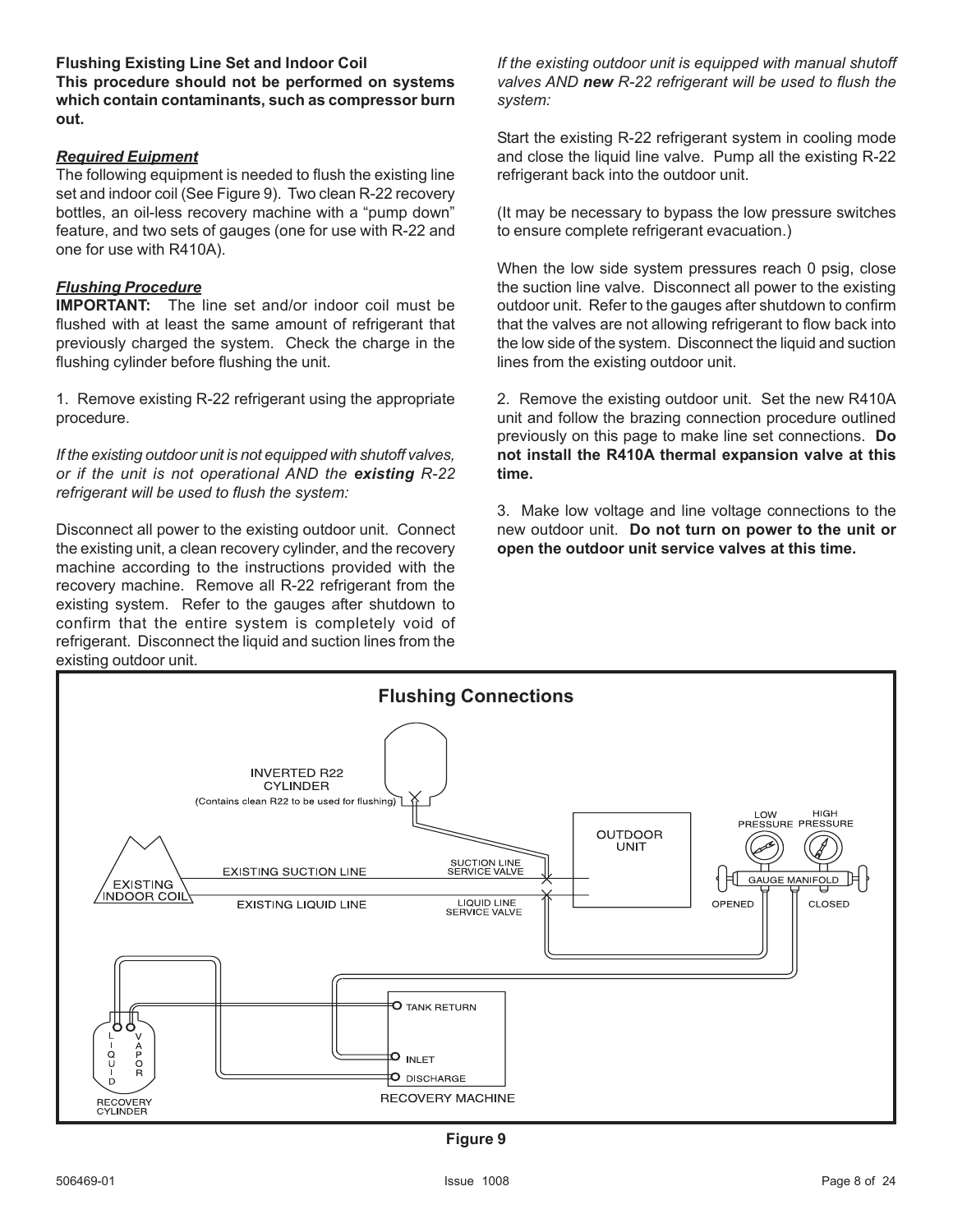4. Remover the existing R-22 refrigerant flow control orifice or thermal expansion valve before continuing with flushing procedures. R-22 flow control devices are not approved for use with R410A refrigerant and may prevent proper flushing. Use a field-provided fitting to reconnect the lines.

5. Remove the pressure tap valve cores from the 4AC18LT units service valves. Connect an R-22 cylinder with clean refrigerant to the suction service valve. Connect the R-22 gauge set to the liquid line valve and connect a recovery maching with an empty recovery tank to the gauge set.

6. Set the recovery machine for liquid recovery and start the recovery machine. Open the gauge set valves to allow the recovery machine to pull a vacuum on the existing system line set and indoor coil.

7. Invert the cylinder of clean R-22 and open its valve to allow liquid refrigerant to flow in to the system through the suction line valve. Allow the refrigerant to pass from the cylinder and through the line set and the indoor coil before it enters the recovery machine.

8. After all of the liquid refrigerant has been recovered, switch the recovery machine to vapor recovery so that all of the R-22 vapor is recovered. Allow the recovery machine to pull a vacuum on the sytem.

**NOTE:** A single system flush should remove all of the mineral oil from the existing refrigerant lines and indoor coil. A second flushing may be done (using clean refrigerant) if insufficient amounts of mineral oil were removed during the first flush. **After each system flush, allow the recovery machine to pull a vacuum on the system at the end of the procedure.**

9. Close the valve on the inverted R-22 cylinder and the gauge set valves. Pump the remaining refrigerant out of the recovery machine and turn the machine off.

10. Use nitrogen to break the vacuum on the refrigerant lines and indoor coil before removing the recovery machine, gauges, and R-22 refrigerant drum. Re-install pressure tap valve cores into the 4AC18LT unit's service valves.

11. Install the fixed orifice (or thermal expansion valve approved for use with R410A refrigerant) in the liquid line at the indoor coil.

#### **Refrigerant Metering Device**

4AC18LT units are designed for use with TXV systems. Refer to the appropriate following section for information on installing the chosen refrigerant metering device.

An R410A system will not operate properly with an R-22 metering device.

Install the refrigerant metering device as shown in Figure 10. Do not twist cap tubes when loosening the seal nut from the orifice housing. Use wrench to back up the distributor.



#### *Expansion Valve Systems*

Expansion valves equipped with Chatleff-type fittings are available from the manufacturer. See Table 4 for proper TXV for each unit.

| <b>TXV Data</b>              |                    |  |  |  |  |  |  |
|------------------------------|--------------------|--|--|--|--|--|--|
| <b>MODEL</b>                 | <b>PART NUMBER</b> |  |  |  |  |  |  |
| 4AC18LT-24, -36              | H4TXV01            |  |  |  |  |  |  |
| 4AC18LT - 48, -60<br>H4TXV03 |                    |  |  |  |  |  |  |

**Table 4**

To install an expansion valve (See Figure 10 above):

1. Separate the distributor assembly and remove the piston orifice and used teflon seal. Insert nozzle end of the expansion valve along with a new teflon seal into the distributor and tighten to 20 - 30 ft. lbs. Use backup wrench on all wrench flats. **Overtightening will crush the teflon seal and may cause a leak.**

2. Attach liquid line portion of distributor assembly along with new teflon seal to the inlet of the expansion valve. Tighten to 20 - 30 ft. lbs. Use backup wrench on all wrench flats. **Overtightening will crush the teflon seal and may cause a leak.**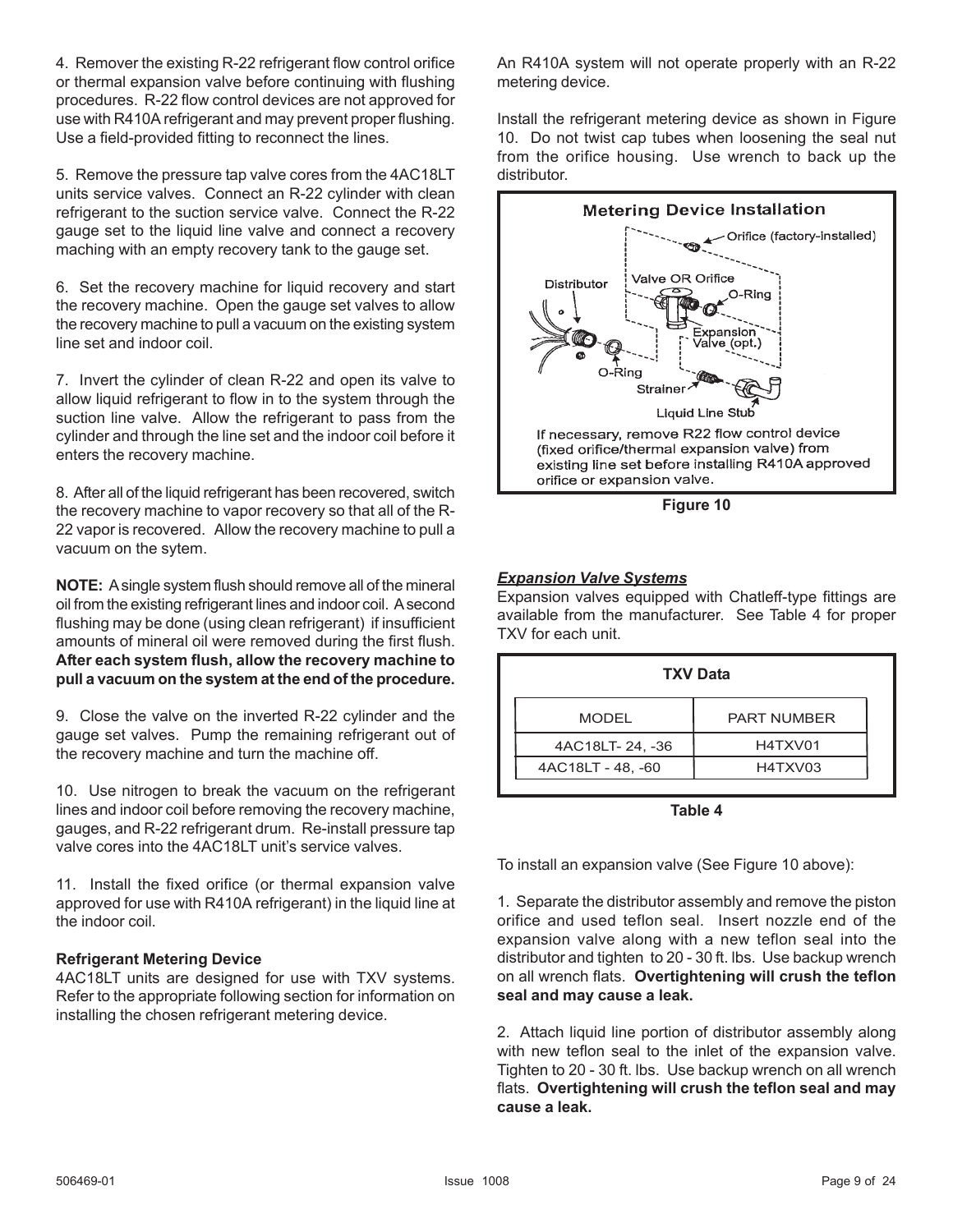3. Connect the external equalizer line to the equalizer port on the suction line and tighten to 8 ft.lbs.

4. Strap the superheat sensing bulb to the suction header.

If installing an expansion valve on an indoor coil that previously used a fixed orifice, be sure to remove the existing fixed orifice. Failure to remove a fixed orifice when installing an expansion valve to the indoor coil will result in improper operation and damage to the system.

#### **Manifold Gauge Set**

Manifold guage sets used with systems charged with R410A refrigerant must be capable of handling the higher system operating pressures. The gauges should be rated for use with pressures 1 - 800 on the high side and a low side of 30" vacuum to 250 psi with dampened speed to 500 psi. Gauge hoses must be rated for use at up to 800 psi of pressure with a 4000 psi burst rating.

#### **Liquid and Suction Line Service Valves**

The liquid line and suction line service valves (See Figure 11) and service ports are used for leak teating, evacuation, charging, and checking charge.

Each valve is equipped with a service port which has a factory-installed Schrader valve. A service port cap protects the Schrader valve from contamination and serves as the primary leak seal.

#### *To Access the Schrader Port:*

1. Remove the service port cap with an adjustable wrench.

2. Connect gauge to the service port.

3. When testing is completed, replace service port cap. Tighten finger tight, then an additional 1/6 turn.

#### *To Open Liquid or Suction Line Service Valve:*

Remove stem cap with an adjustable wrench.

Use service wrench with a hex-head extension to back the stem out counterclockwise as far as it will go. Use a 3/16" hex head extension for liquid line service valves and a 5/ 16" extension for suction line service valves.

Replace the stem cap. Tighten finger tight, then tighten an additional 1/6 turn.

#### *To Close Liquid or Suction Line Service Valve:*

1. Remove the stem cap with an adjustable wrench.

2. Use a service wrench with a hex-head extension to turn the stem clockwise to seat the valve. Tighten firmly.

3. Replace the stem cap. Tighten finger tight, then tighten an additional 1/6 turn.

#### **Suction Line (Ball Type) Service Valve**

Suction line (ball type) service valves function the same way as the other valves; the difference is in the construction (See Figure 12).

The ball valve is equipped with a service port with a factoryinstalled Schrader valve. A service port cap protects the Schrader valve from contamination and serves as the primary seal.

#### **Leak Testing**

After the line set has been connected to the indoor and outdoor units, the line set connections and indoor unit must be checked for leaks.



**Figure 11**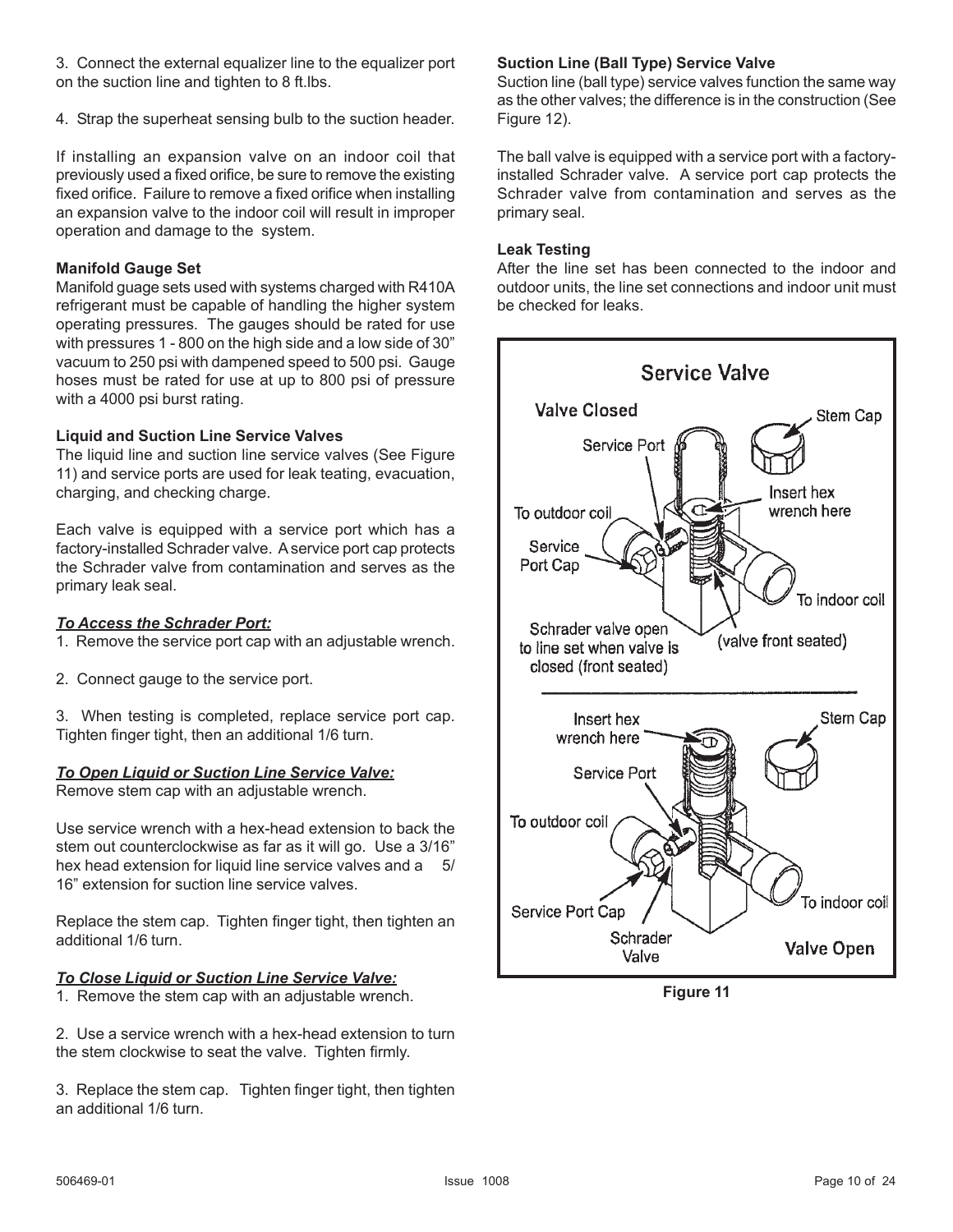

**Figure 12**

### **WARNING**

Refrigerant can be harmful if inhaled. Refrigerant must always be used and recovered responsibly. Incorrect or irresponsible use of refrigerant can result in personal injury or death.



Never use oxygen to pressurize refrigeration or air conditioning systems. Oxygen will explode on contact with oil and could cause personal injury or death.

#### *Using an Electronic Leak Detector*

1. Connect the high pressure hose of the manifold gauge set to the suction valve service port. (Normally the high pressure hose is connected to the liquid line port; however, connecting it to the suction ports helps to protect the manifold gauge set from damage caused by high pressure.)

2. With both manifold valves closed, connect the cylinder of R410A refrigerant. Open the valve on the R410A cylinder (vapor only).

3. Open the high pressure side of the manifold to allow R410A into the line set and indoor unit. Weigh in a trace amount of R410A. (A trace amount is a maximum of 2 oz. of refrigerant or 3 lbs. pressure.) Close the valve on the R410A cylinder and the valve on the high pressure side of the manifold gauge set. Disconnect the R410A cylinder.

4. Connect a cylinder of nitrogen with a pressure regulating valve to the center port of the manifold gauge set. **When using high pressure gas such as nitrogen for this purpose, be sure to use a regulator that can control the pressure down to 1 or 2 psig.**

5. Adjust nitrogen pressure to 150 psig. Open the valve on the high side of the manifold gauge set to pressurize the line set and the indoor coil.

6. After a short period of time, open a refrigerant port to make sure that an adequate amount of refrigerant has been added for detection (refrigerant requirements will vary with lenths). Check all joints for leaks. Purge nitrogen and R410A mixture. Correct any leaks and rechecks.

#### **Evacuation**

Evacuating the system of noncondensables is critical for proper operation of the unit. Noncondensables are defined as any gas that will not condense under temperatures and pressures present during operation of an air conditioning system. Noncondensables and water vapor combine with refrigerant to produce substances that corrode copper piping and compressor parts.

### **WARNING**

Do Not use a compressor to evacuate a system. Avoid deep vacuum operation. Extremely low vacuums can cause internal arcing and compressor failure. Danger of equipment damage. Damage caused by deep vacuum operation will void warranty.

Use a thermocouple or thermistor electronic vacuum gauge that is calibrated in microns. Use an instrument that reads down to 50 microns.

1. Connect the manifold gauge set to the service valve ports as follows:

- Low pressure gauge to suction line service valve
- High pressure gauge to liquid line service valve.
- 2. Connect micron gauge.

3. Connect the vacuum pump (with vacuum gauge) to the center port of the manifold gauge set.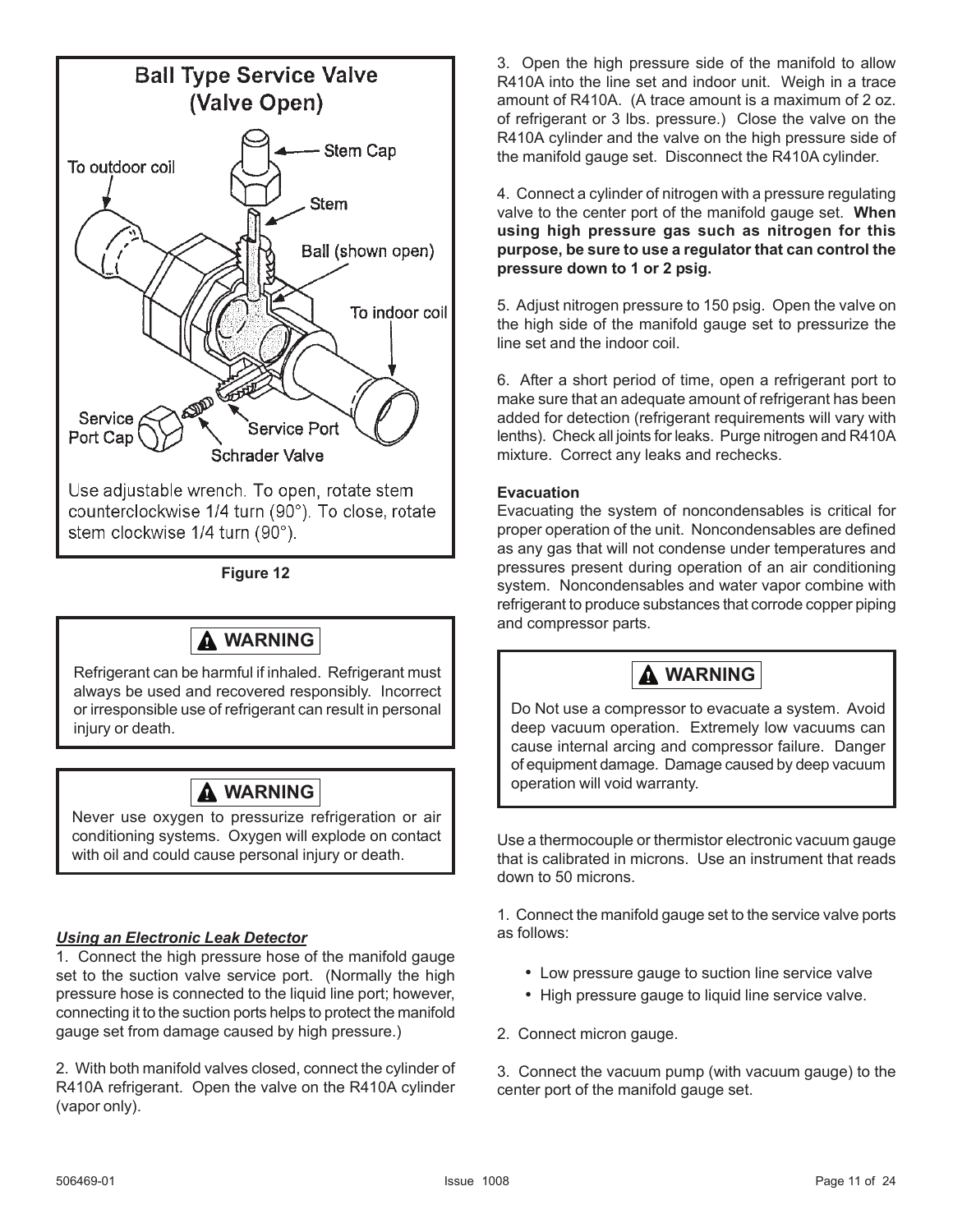4. Open both manifold valves and start vacuum pump.

5. Evacuate the line set and indoor unit to a minimum of 500 microns or lower. During the early stages of evacuation, it is desirable to close the manifold gauge valve at least once to determine if there is a rapid rise in pressure. A rapid rise in pressure indicates a relatively large leak. If this occurs, the leak testing procedure must be repeated.

6. When 500 microns or lower is maintained, close the manifold gauge valves, turn off the vacuum pump, and disconnect the manifold gauge center port hose from the vacuum pump. Attach the manifold gauge center port hose to a nitrogen cylinder with pressure regulator set to 150 psig and purge the hose. Open the manifold gauge valves to break the vacuum in the line set and indoor unit. Close the manifold gauge valves.

7. Shut off the nitrogen cylinder and remove the manifold gauge hose from the cylinder. Open the manifold gauge valves to release the nitrogen from the line set and indoor unit.

8. Reconnect the manifold gauge to the vacuum pump, turn the pump on, and continue to evacuate the line set and indoor unit until 500 microns is maintained within a 20 minute period after shutting off the vacuum pump and closing the manifold gauge valves.

9. When the requirements above have been met, disconnect the manifold hose from the vacuum pump. Open the service valves to break the vacuum in the line set and indoor unit.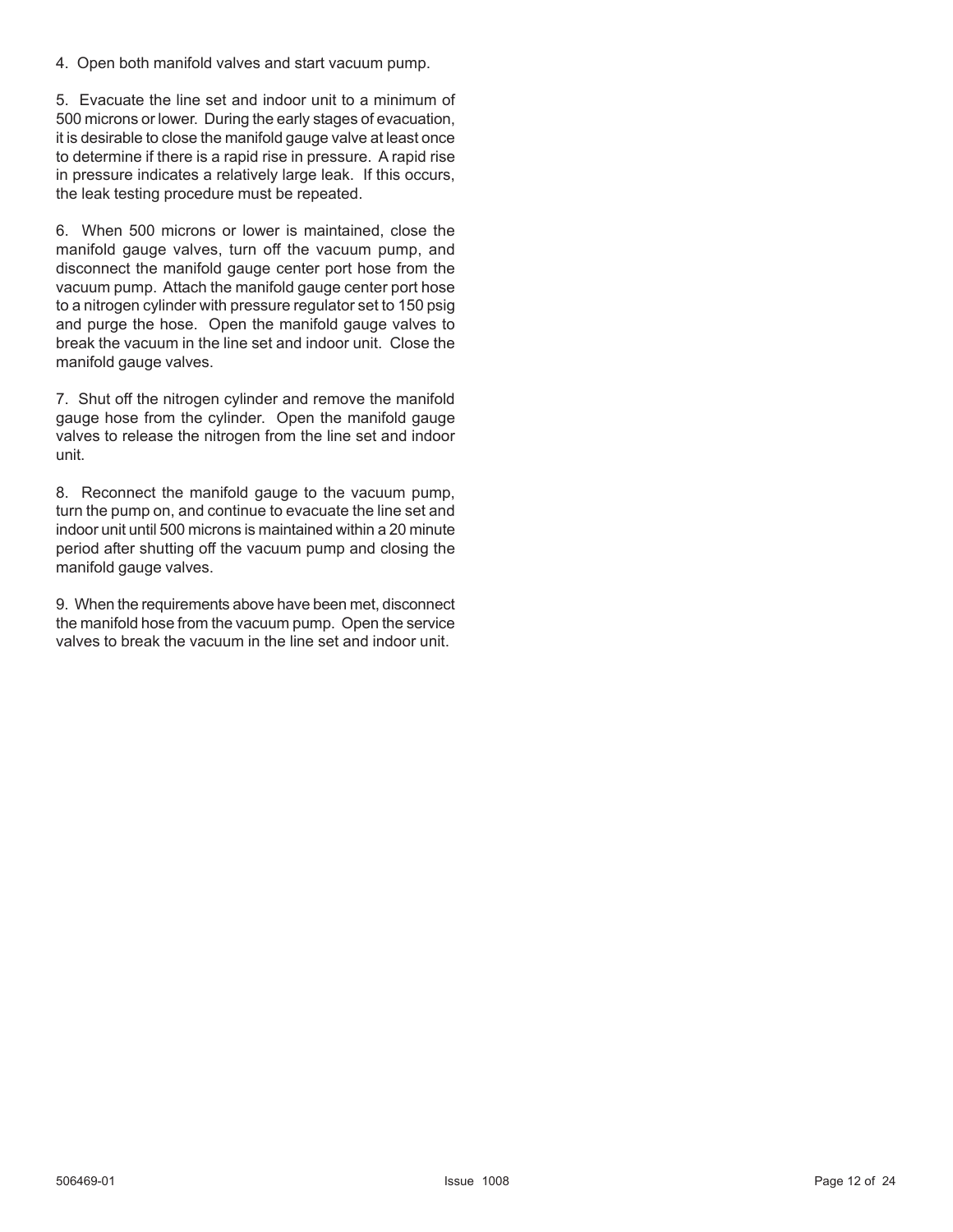#### **START-UP**



If unit is equipped with a crankcase heater, it should be energized 24 hours before unit start-up to prevent compressor damage as a result of slugging.

1. Rotate fan to check for frozen bearings or binding.

2. Inspect all factory and field-installed wiring for loose connections.

3. After evacuation is complete, open liquid line and suction line service valves to release refrigerant charge (contained in outdoor unit) into system.

4. Replace the stem caps and secure finger tight, then tighten an additional 1/6 of a turn.

5. Check voltage supply at the disconnect switch. The voltage must be within the range listed on the unit nameplate. If not, do not start equipment until the power company has been consulted and the voltage condition corrected.

6. Set thermostat for cooling demand, turn on power to indoor blower, and close the outdoor unit disconnect switch to start the unit.

7. Recheck unit voltage with unit running. Power must be within range shown on unit nameplate.

#### **Refrigerant Charging**

This system is charged with R410A refrigerant which operates at much higher pressures than R-22. The liquid line drier provided with the unit is approved for use with R410A. Do not replace it with one designed for use with R-22. **This unit is NOT approved for use with coils which use capillary tubes as a refrigerant metering device.**

R410A refrigerant cylinders are rose colored. Refrigerant should be added through the suction valve in the liquid state.

Certain R410A cylinders are identified as being equipped with a dip tube. These allow liquid refrigerant to be drawn from the bottom of the cylinder without inverting the cylinder. Do not turn this type of cylinder upside down to draw refrigerant.

Units are factory charged with the amount of R410A refrigerant indicated on the unit rating plate. This charge is based on a matching indoor coil and outdoor coil with 15' line set. For varying lengths of line set, refer to Table 5 for refrigerant charge adjustment. A blank space is provided on the unit rating plate to list the actual field charge.

#### **Refrigerant Charge Adjustment**

| <b>Liquid Line Set</b> | Oz. per 5 ft. adjust  |
|------------------------|-----------------------|
| <b>Diameter</b>        | from 15 ft. line set* |
| $3/8$ in.              | 3 oz. Per 5 ft.       |

If line length is greater than 15 ft., add this amount. If line length is less than 15 ft., remove this amount.

#### **Table 5**



Mineral oils are not compatible with R410A. If oil must be added, it must be a polyolester oil.

If the system is void of refrigerant, clean the system using the procedure described below.

1. Use dry nitrogen to pressurized the system and check for leaks. Repair leaks, if possible.

2. Evacuate the system to remove as much of the moisture as possible.

- 3. Use dry nitrogen to break the vacuum.
- 4. Evacuate the system again.

5. Weigh the appropriate amount of R410A refrigerant (listed on unit nameplate) into the system.

6. Monitor the system to determine the amount of moisture remaining in the oil. Use a test kit to verify that the moisture content is withing the kit's dry color range. It may be necessary to replace the filter drier several times to achieve the required dryness level. **If system dryness is not verified, the compressor will fail in the future.**

The outdoor unit should be charged during warm weather. However, applications arise in which charging must occur in the colder months. The method of charging is determined by the unit's **refrigerant metering device** and the **outdoor ambient temperature.**

Measure the liquid line temperature and the outdoor ambient temperature as outlined below: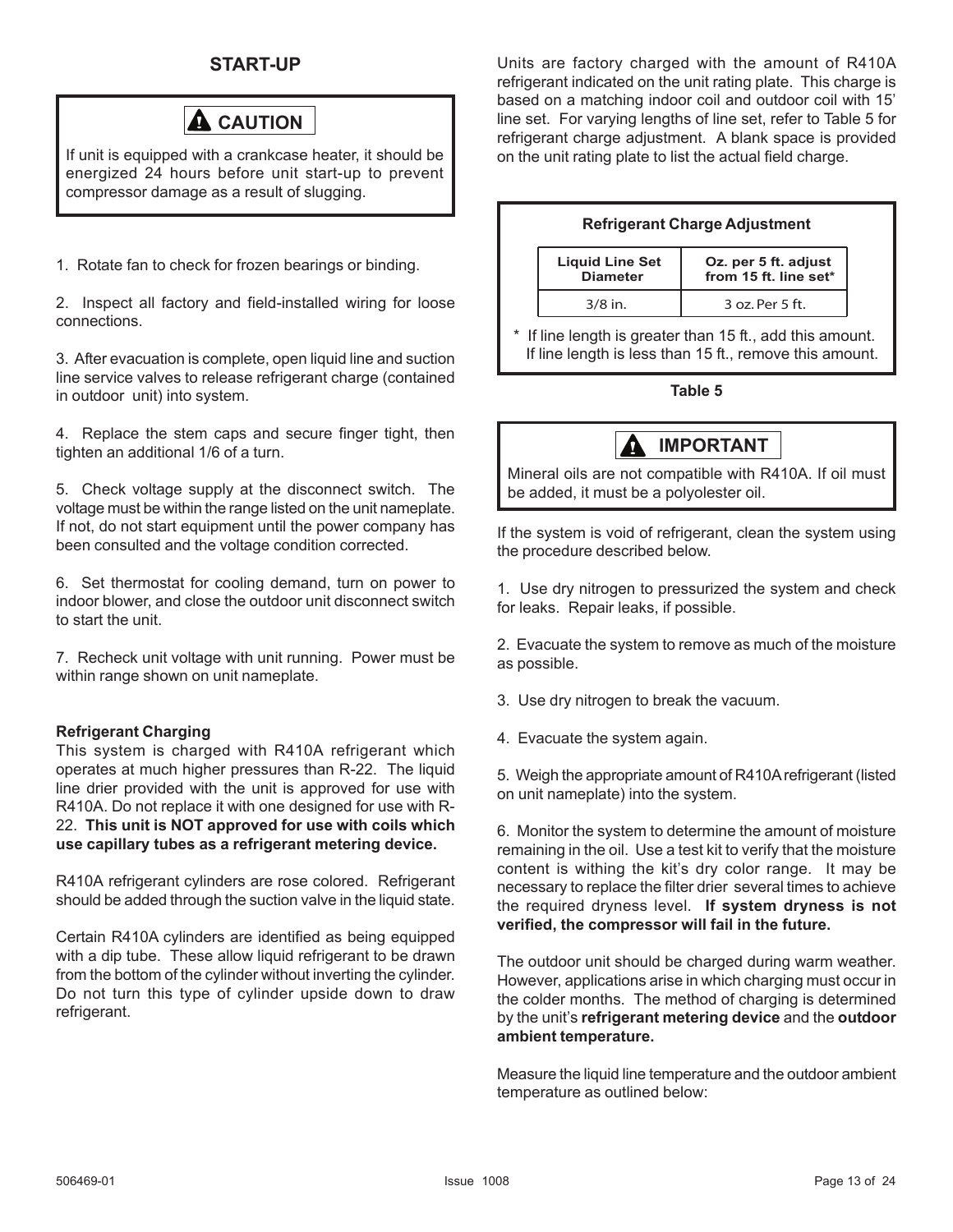1. Connect the manifold gauge set to the service valve ports as follows (See Figure 13):

- Low pressure gauge to suction line service valve
- High pressure gauge to liquid line service valve

2. Close manifold gauge set valves. Connect the center manifold hose to an upright cylinder of R410A.

3. If room temperature is below 70°F, set the room thermostat to call for heat. This will create the necessary load for properly charging the system in the cooling cycle.

4. Use a digital thermometer to record the outdoor ambient temperature.

5. When the heating demand has been satisfied, switch the thermostat to cooling mode with a set point of 68°F. When pressures have stabilized, use a digital thermometer to record the liquid and suction line temperatures.

6. The outdoor temperature will determine which charging method to use. Proceed with the appropriate charging method.

#### *Charge Using Subcooling Method - Outdoor Temperatures Below 65°F*

When the outdoor ambient temperature is below 65°F, the subcooling method can be used to charge the unit. It may be necessary to restrict the air flow through the outdoor coil to achieve pressures in the 200-250 psig range. These higher pressures are necessary for checking the charge. Block equal sections of air intake panels and move obstructions sideways until the liquid pressure is in the 200- 250 psig range (see Figure 11).

1. With the manifold gauge hose on the liquid service port and the unit operating stably, use a digital thermometer to record the liquid line temperature.

2. At the same time, record the liquid line pressure reading.

3. Use the temperature/pressure chart (Table 5 on page 14) to determine the saturation temperature for the liquid line pressure reading.

4. Subtract the liquid line temperature from the saturation temperature (according to the chart) to determine subcooling





5. Compare the subcooling value with those shown in Table 6 on page 14. If subcooling is greater than shown, recover some refrigerant. If subcooling is less than shown, add some refrigerant.

#### *Charge Using Approach Method - Outdoor Temperatures 65°F or Above*

The following procedure is intended as a general guide and is for use on expansion valve systems only. For best results, indoor temperature should be 70°F to 80°F. Monitor system pressures while charging.

1. Record outdoor ambient temperature using a digital thermometer.

2. Attach high pressure gauge set and operate unit for several minutes to allow system pressures to stabilize.

3. Compare stabilized pressures with those provided in Table 8 on page 15. Minor variations in these pressures may be expected due to differences in installations. **Significant differences could mean that the system is not properly charged or that a problem exists with some component in the system.** Pressures higher than those listed indicate that the system is undercharged. Verify adjusted charge using the approach method.

4. Use the same digital thermometer to check liquid line temperature.

5. Subtract the outdoor ambient temperature from the liquid line temperature to determine the approach temperature.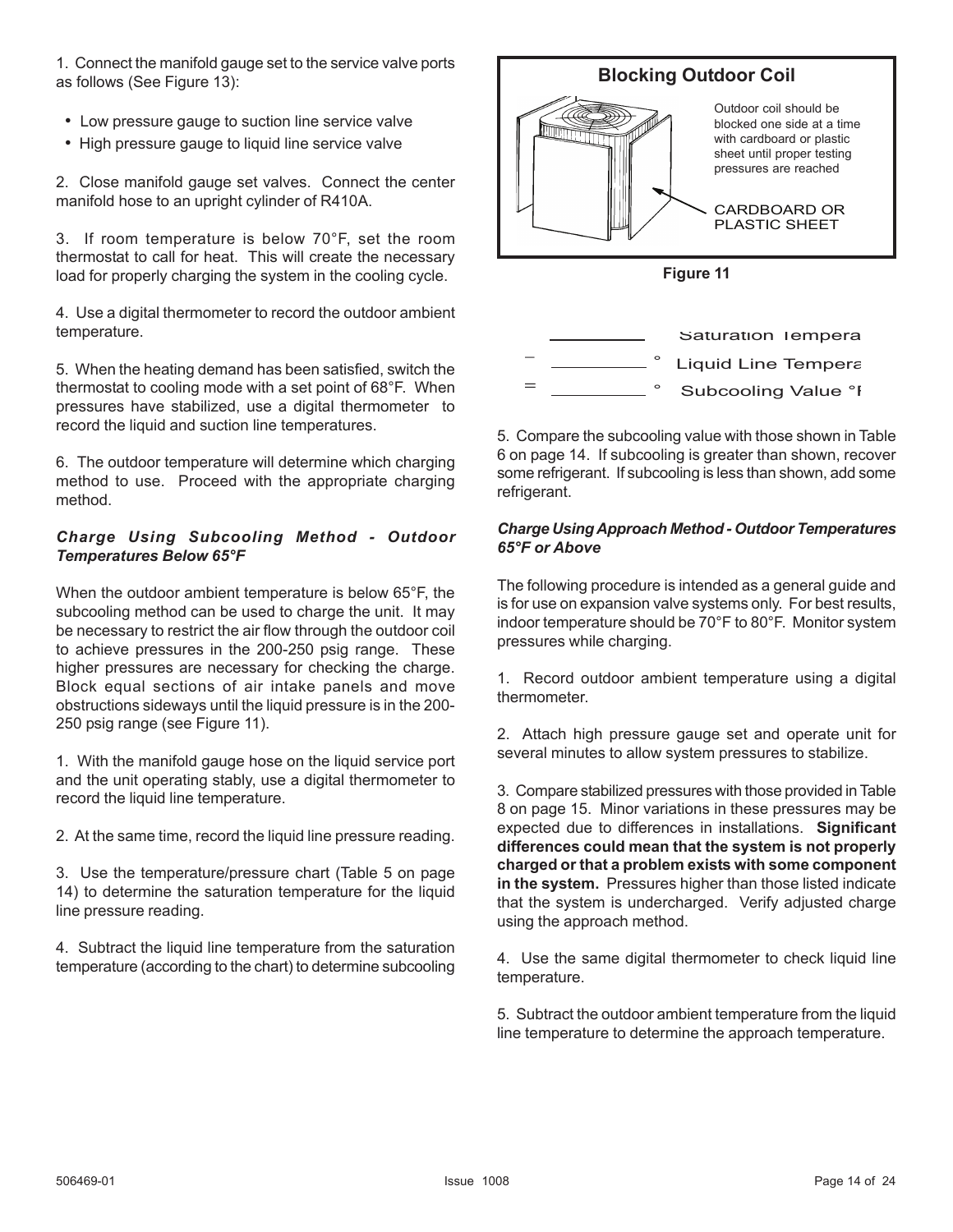|             | R410A Temperature/Pressure Chart |             |                  |             |                  |  |  |  |  |
|-------------|----------------------------------|-------------|------------------|-------------|------------------|--|--|--|--|
| Temp.<br>۰F | Pressure<br>Psig                 | Temp.<br>°F | Pressure<br>Psig | Temp.<br>°F | Pressure<br>Psig |  |  |  |  |
| 32          | 100.8                            | 74          | 214.0            | 116         | 396.0            |  |  |  |  |
| 33          | 102.9                            | 75          | 217.4            | 117         | 401.3            |  |  |  |  |
| 34          | 105.0                            | 76          | 220.9            | 118         | 406.7            |  |  |  |  |
| 35          | 107.1                            | 77          | 224.4            | 119         | 412.2            |  |  |  |  |
| 36          | 109.2                            | 78          | 228.0            | 120         | 417.7            |  |  |  |  |
| 37          | 111.4                            | 79          | 231.6            | 121         | 423.2            |  |  |  |  |
| 38          | 113.6                            | 80          | 235.3            | 122         | 428.8            |  |  |  |  |
| 39          | 115.8                            | 81          | 239.0            | 123         | 434.5            |  |  |  |  |
| 40          | 118.0                            | 82          | 242.7            | 124         | 440.2            |  |  |  |  |
| 41          | 120.3                            | 83          | 246.5            | 125         | 445.9            |  |  |  |  |
| 42          | 122.6                            | 84          | 250.3            | 126         | 451.8            |  |  |  |  |
| 43          | 125.0                            | 85          | 254.1            | 127         | 457.6            |  |  |  |  |
| 44          | 127.3                            | 86          | 258.0            | 128         | 463.5            |  |  |  |  |
| 45          | 129.7                            | 87          | 262.0            | 129         | 469.5            |  |  |  |  |
| 46          | 132.2                            | 88          | 266.0            | 130         | 475.6            |  |  |  |  |
| 47          | 134.6                            | 89          | 270.0            | 131         | 481.6            |  |  |  |  |
| 48          | 137.1                            | 90          | 274.1            | 132         | 487.8            |  |  |  |  |
| 49          | 139.6                            | 91          | 278.2            | 133         | 494.0            |  |  |  |  |
| 50          | 142.2                            | 92          | 282.3            | 134         | 500.2            |  |  |  |  |
| 51          | 144.8                            | 93          | 286.5            | 135         | 506.5            |  |  |  |  |
| 52          | 147.4                            | 94          | 290.3            | 136         | 512.9            |  |  |  |  |
| 53          | 150.1                            | 95          | 295.1            | 137         | 519.3            |  |  |  |  |
| 54          | 152.8                            | 96          | 299.4            | 138         | 525.8            |  |  |  |  |
| 55          | 155.5                            | 97          | 303.8            | 139         | 532.4            |  |  |  |  |
| 56          | 158.2                            | 98          | 308.2            | 140         | 539.0            |  |  |  |  |
| 57          | 161.0                            | 99          | 312.7            | 141         | 545.6            |  |  |  |  |
| 58          | 163.9                            | 100         | 317.2            | 142         | 552.3            |  |  |  |  |
| 59          | 166.7                            | 101         | 321.8            | 143         | 559.1            |  |  |  |  |
| 60          | 169.6                            | 102         | 326.4            | 144         | 565.9            |  |  |  |  |
| 61          | 172.6                            | 103         | 331.0            | 145         | 572.8            |  |  |  |  |
| 62          | 175.5                            | 104         | 335.7            | 146         | 579.8            |  |  |  |  |
| 63          | 178.5                            | 105         | 340.5            | 147         | 586.8            |  |  |  |  |
| 64          | 181.6                            | 106         | 345.3            | 148         | 593.8            |  |  |  |  |
| 65          | 184.3                            | 107         | 350.1            | 149         | 601.0            |  |  |  |  |
| 66          | 187.7                            | 108         | 355.0            | 150         | 608.1            |  |  |  |  |
| 67          | 190.9                            | 109         | 360.0            | 151         | 615.4            |  |  |  |  |
| 68          | 194.1                            | 110         | 365.0            | 152         | 622.7            |  |  |  |  |
| 69          | 197.3                            | 111         | 370.0            | 153         | 630.1            |  |  |  |  |
| 70          | 200.6                            | 112         | 375.1            | 154         | 637.5            |  |  |  |  |
| 71          | 203.9                            | 113         | 380.2            | 155         | 645.0            |  |  |  |  |
| 72          | 207.2                            | 114         | 385.4            |             |                  |  |  |  |  |
| 73          | 210.6                            | 115         | 390.7            |             |                  |  |  |  |  |
| 72          | 207.2                            | 114         | 385.4            |             |                  |  |  |  |  |
| 73          | 210.6                            | 115         | 390.7            |             |                  |  |  |  |  |

**Subcooling Values**

| Model    | $-24$ | $-36$ | $-48$ | -60 |
|----------|-------|-------|-------|-----|
| Temp. °F |       |       |       |     |

**Table 7**



 6. Compare the approach value with those shown in Table 7. If the values do not agree with those provided in Table 7, add refrigerant to lower the approach temperature or recover refrigerant from the system to increase the approach temperature.

| Model    | $-24$ | $-36$ | -48 | -60 |
|----------|-------|-------|-----|-----|
| Temp. °F |       |       |     | д   |

Approach value is the liquid line temperature minus the outdoor ambient temperature  $(\pm 1^{\circ}F)$ .

**Note: For best results, use the same digital thermometer to check both outdoor ambient and liquid temperatures.**

**Table 8**

#### **Check Charge Using Normal Operating Pressures**

Use Table 8 to perform maintenance checks. Table 8 is not a procedure for charging the system. Minor variations in these pressures may be due to differences in installations. Significant deviations could mean that the system is not properly charged or that a problem exists with some component in the system.



**Table 6**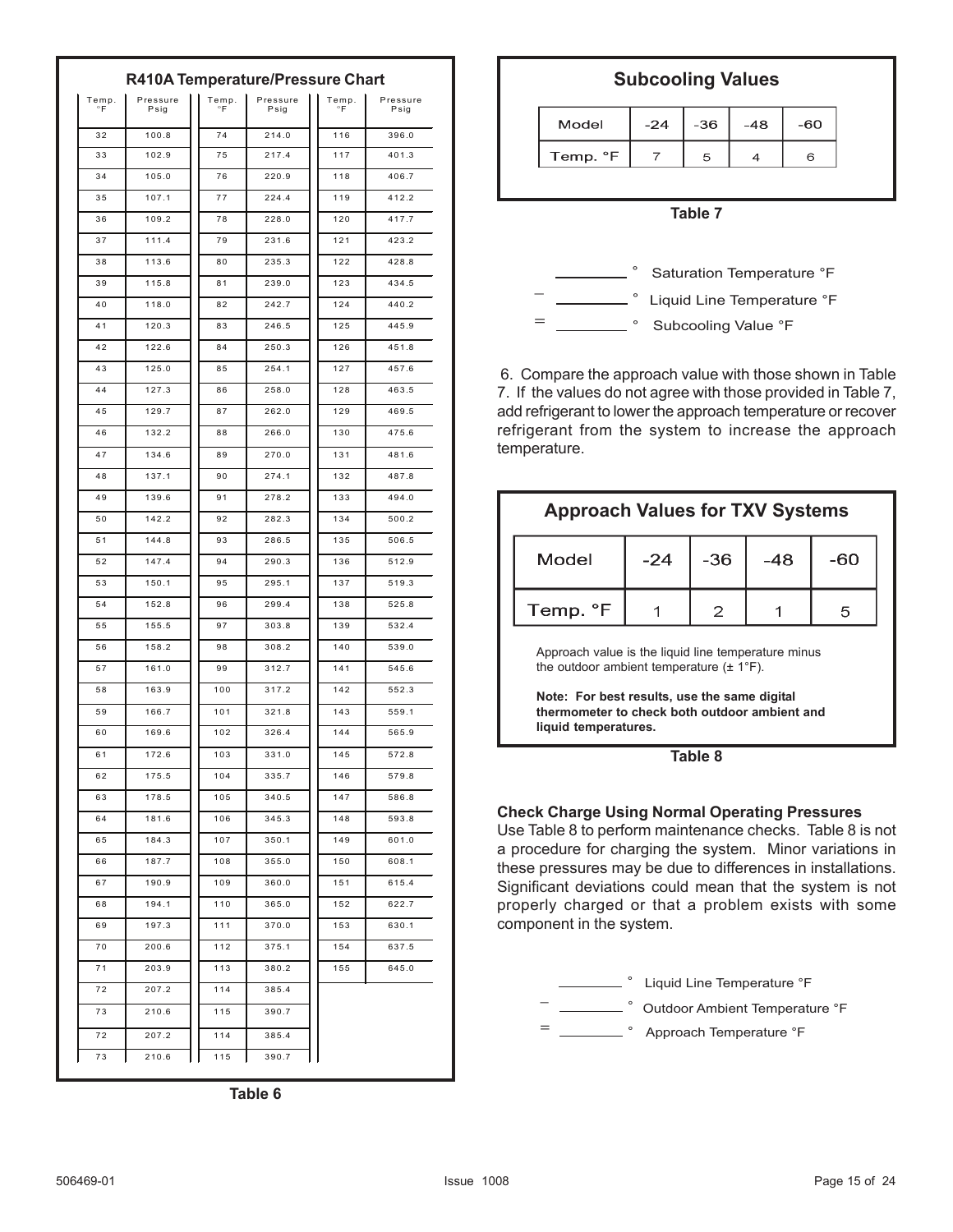|                                 | <b>Normal Operating Pressures</b> |     |     |     |     |     |     |     |  |  |
|---------------------------------|-----------------------------------|-----|-----|-----|-----|-----|-----|-----|--|--|
|                                 | <b>Low Capacity</b>               |     |     |     |     |     |     |     |  |  |
| <b>Outdoor Coil</b>             |                                   | 24  |     | 36  |     | 48  |     | 60  |  |  |
| <b>Entering Air</b><br>Temp. °F |                                   | S   |     | S   | L   | S   | L   | S   |  |  |
| 65                              | 205                               | 140 | 203 | 139 | 196 | 142 | 236 | 132 |  |  |
| 75                              | 247                               | 142 | 242 | 141 | 240 | 144 | 278 | 136 |  |  |
| 85                              | 288                               | 145 | 287 | 144 | 294 | 149 | 321 | 140 |  |  |
| 95                              | 330                               | 147 | 344 | 147 | 348 | 150 | 360 | 144 |  |  |
| 105                             | 372                               | 148 | 391 | 149 | 402 | 151 | 405 | 148 |  |  |
| 115                             | 413                               | 151 | 438 | 153 | 456 | 154 | 447 | 152 |  |  |

|                                 |     |     | <b>High Capacity</b> |     |     |     |     |     |
|---------------------------------|-----|-----|----------------------|-----|-----|-----|-----|-----|
| <b>Outdoor Coil</b>             | 24  |     | 36                   |     | 48  |     | 60  |     |
| <b>Entering Air</b><br>Temp. °F | Ĺ   | S   |                      | S   | L   | S   |     | S   |
| 65                              | 212 | 137 | 210                  | 141 | 237 | 137 | 248 | 123 |
| 75                              | 254 | 139 | 247                  | 143 | 286 | 139 | 293 | 128 |
| 85                              | 295 | 142 | 298                  | 145 | 330 | 140 | 337 | 132 |
| 95                              | 337 | 144 | 335                  | 147 | 374 | 142 | 382 | 137 |
| 105                             | 379 | 146 | 400                  | 149 | 418 | 144 | 427 | 142 |
| 115                             | 424 | 149 | 451                  | 151 | 462 | 145 | 471 | 146 |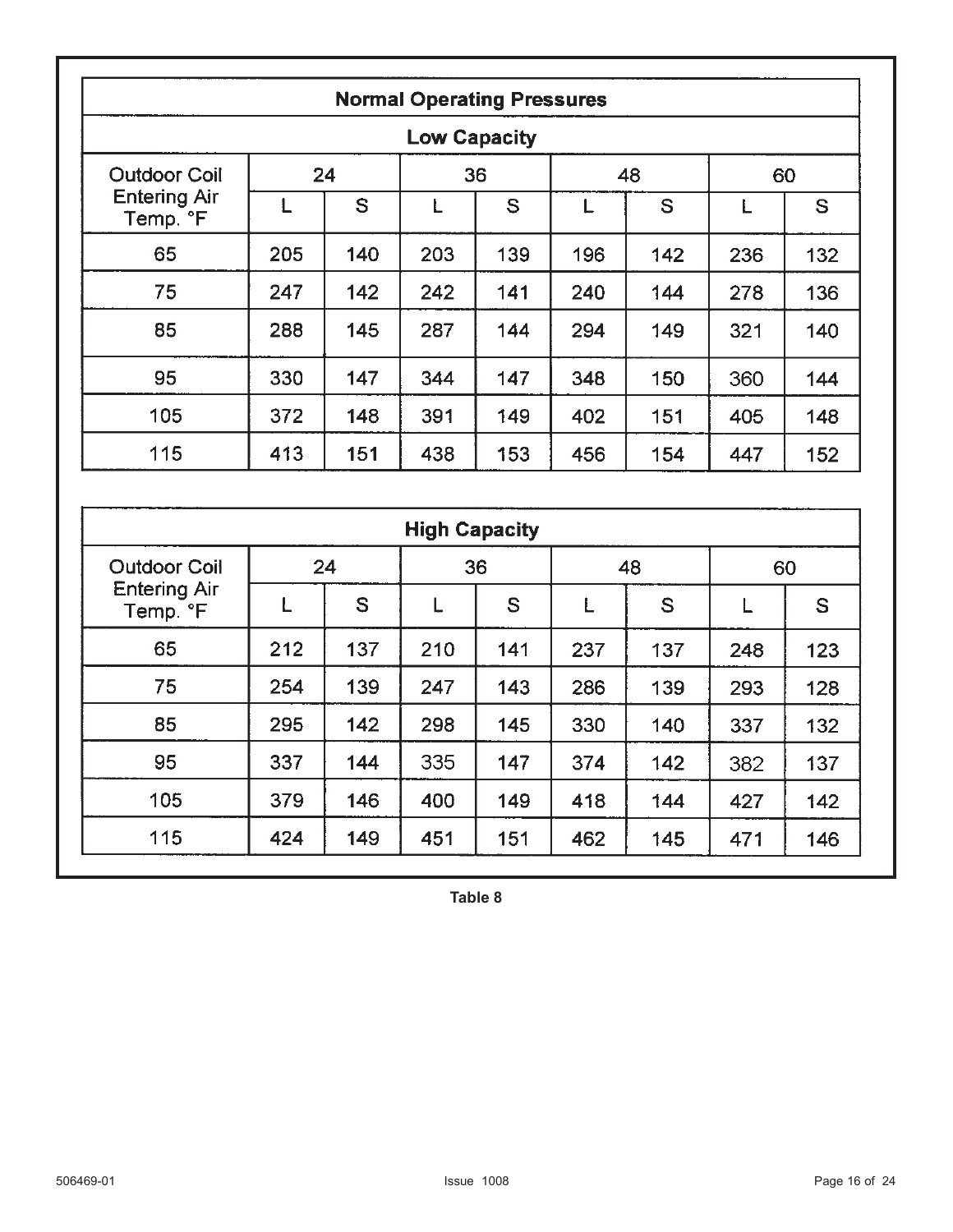#### **OPERATION**

Outdoor unit and indoor blower cycle on demand from the room thermostat. When the thermostat blower switch is moved to the ON position, the indoor blower operates continuously.

#### **System Diagnostic Module**

4AC18LT units contain a diagnostic module for troubleshooting air conditioning system failures. By monitoring and analyzing data from the compressor and thermostat demand, the module can accurately detect the cause of electrical and system related failure without any sensors. If a system problem occurs, a flashing LED indicator communicates the failure code.

#### *LED Description*

POWER LED (Green) indicates voltage is present at the power connection of the module.

ALERT LET (Yellow) communicates an abnormal system condition through a unique flash code. The ALERT LED will flash a number of times consecutively, pause, and then repeat the process. The number of consecutive flashes correlates to a particular abnormal condition.

TRIP LED (Red) indicates there is a demand signal from the thermostat but no current to the compressor is detected by the module. The TRIP LED typically indicates the compressor protector is open or may indicate missing supply power to the compressor.

#### *Interpreting the Diagnostic LEDs*

When an abnormal system condition occurs, the diagnostic module displays the appropriate ALERT and/or TRIP LED. The yellow ALERT LED will flash a number of times consecutively, pause, and then repeat the process. To identify a flash code number, count the number of consecutive flashes. Refer to Table 9 on page 18 and Table 10 on page 19 for information on the flash codes.

Every time the module powers up, the last ALERT LED flash code that occurred prior to shutdown is displayed for 60 seconds. The module will continue to display the previous flash code until the condition returns to normal or 24 VAC is removed from the module. TRIP and ALERT LEDs flashing at the same time means control circuit voltage is too low for operation.

#### *24 VAC Power Wiring*

The diagnoctic module requires a constant nominal 24VAC power supply. The wiring to the module's R and C terminals must be directly from the indoor unit or thermostat.

#### *Thermostat Demand Wiring*

The diagnostic module requires a thermostat demand signal to operate properly. The thermostat demand signal input, labeled Y on the module, should always be connected to the compressor contactor coil so that when the coil is energized, the demand signal input is 24VAC. When the Coil is not energized, the demand signal input should be less than 0.5VAC.

#### *Miswired Module Codes*

Depending on the system configuration, some ALERT flash codes may not be active. The presence of safety switches affects how the system alerts are displayed by the module.

Miswiring the diagnostic module will cause false LED codes. Table 11 on page 19 describes LED opeation when the module is miswired and what troubleshooting action is required to correct the problem.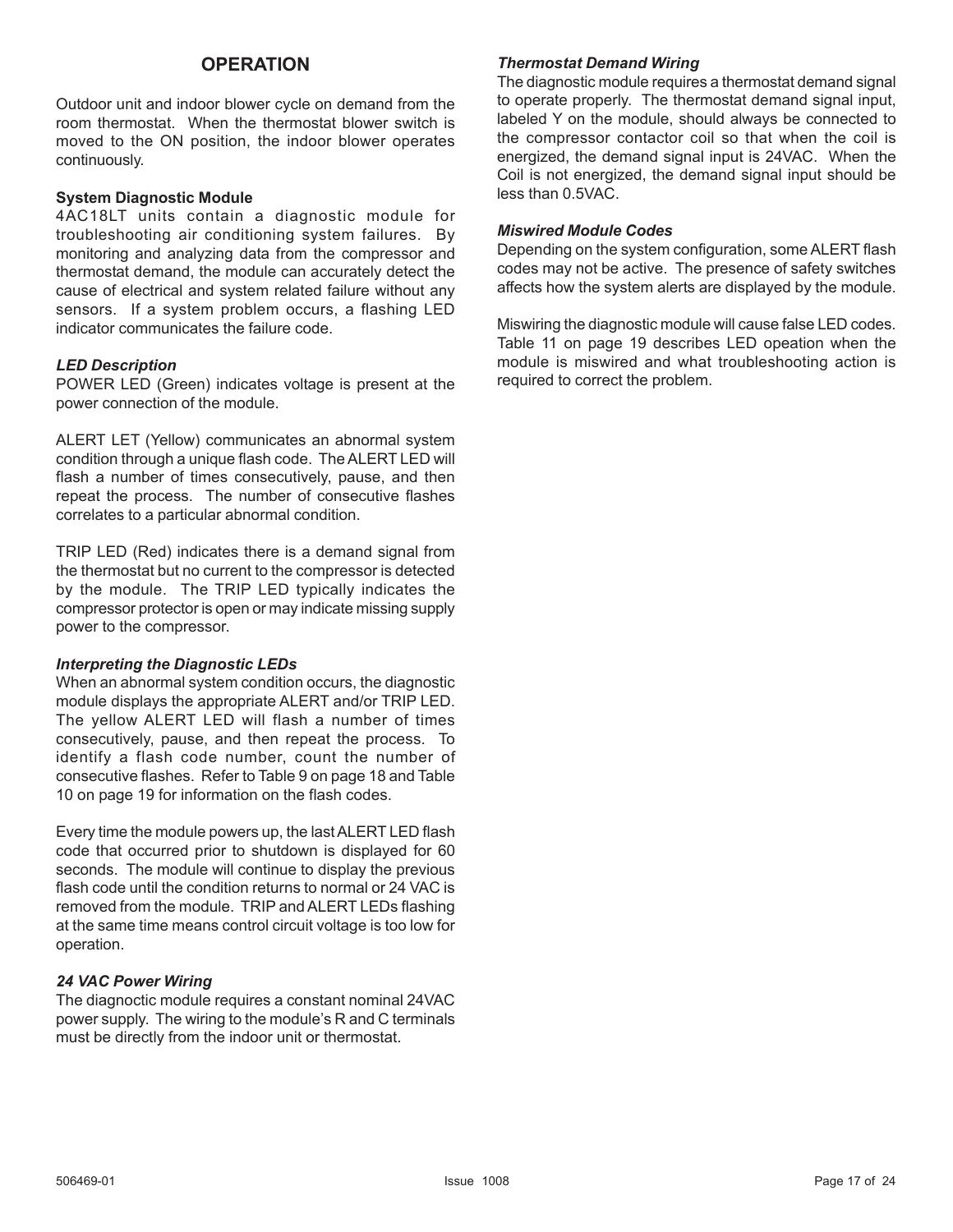| <b>LED</b><br><b>Status</b>                        | <b>Fault Description</b>                                                                                                  | <b>Troubleshooting Information</b>                                                                                                                                                                                                                                                                                                                                                                                                                                                                               |
|----------------------------------------------------|---------------------------------------------------------------------------------------------------------------------------|------------------------------------------------------------------------------------------------------------------------------------------------------------------------------------------------------------------------------------------------------------------------------------------------------------------------------------------------------------------------------------------------------------------------------------------------------------------------------------------------------------------|
| <b>POWER</b><br>(Green)                            | Module has power                                                                                                          | Supply voltage is present at module terminals                                                                                                                                                                                                                                                                                                                                                                                                                                                                    |
| <b>TRIP</b><br>(Red)                               | Thermostat demand<br>signal Y1 is present,<br>but the compressor<br>is not running                                        | 1. Compressor protector is open<br>* Check for high head pressure<br>* Check compressor supply voltage<br>2. Outdoor unit power disconnect is open<br>3. Compressor circuit breaker or fuse(s) is open<br>4. Broken wire or connector is not making contact<br>5. Low pressure switch open if present in system<br>6. Compressor contactor has failed open                                                                                                                                                       |
| <b>ALERT</b><br>(Yellow)<br><b>Flash</b><br>Code 1 | Long Run Time<br>Compressor is<br>running<br>extremely long run<br>cycles<br>(Not applicable on<br>heat pump models)      |                                                                                                                                                                                                                                                                                                                                                                                                                                                                                                                  |
| <b>ALERT</b><br>(Yellow)<br>Flash<br>Code 2        | <b>System</b><br><b>Pressure Trip</b><br>Discharge or suction<br>pressure<br>out of limits or<br>compressor<br>overloaded | 1. High head pressure<br>* Check high pressure switch if present in system<br>* Check if system is overcharged with refrigerant<br>* Check for non-condensable in system<br>2. Condenser coil poor air circulation (dirty, blocked, damaged)<br>3. Condenser fan is not running<br>* Check fan capacitor<br>* Check fan wiring and connectors<br>* Check fan motor for failure or blockage<br>4. Return air duct has substantial leakage<br>5. If low pressure switch present in system, check Flash Code 1 info |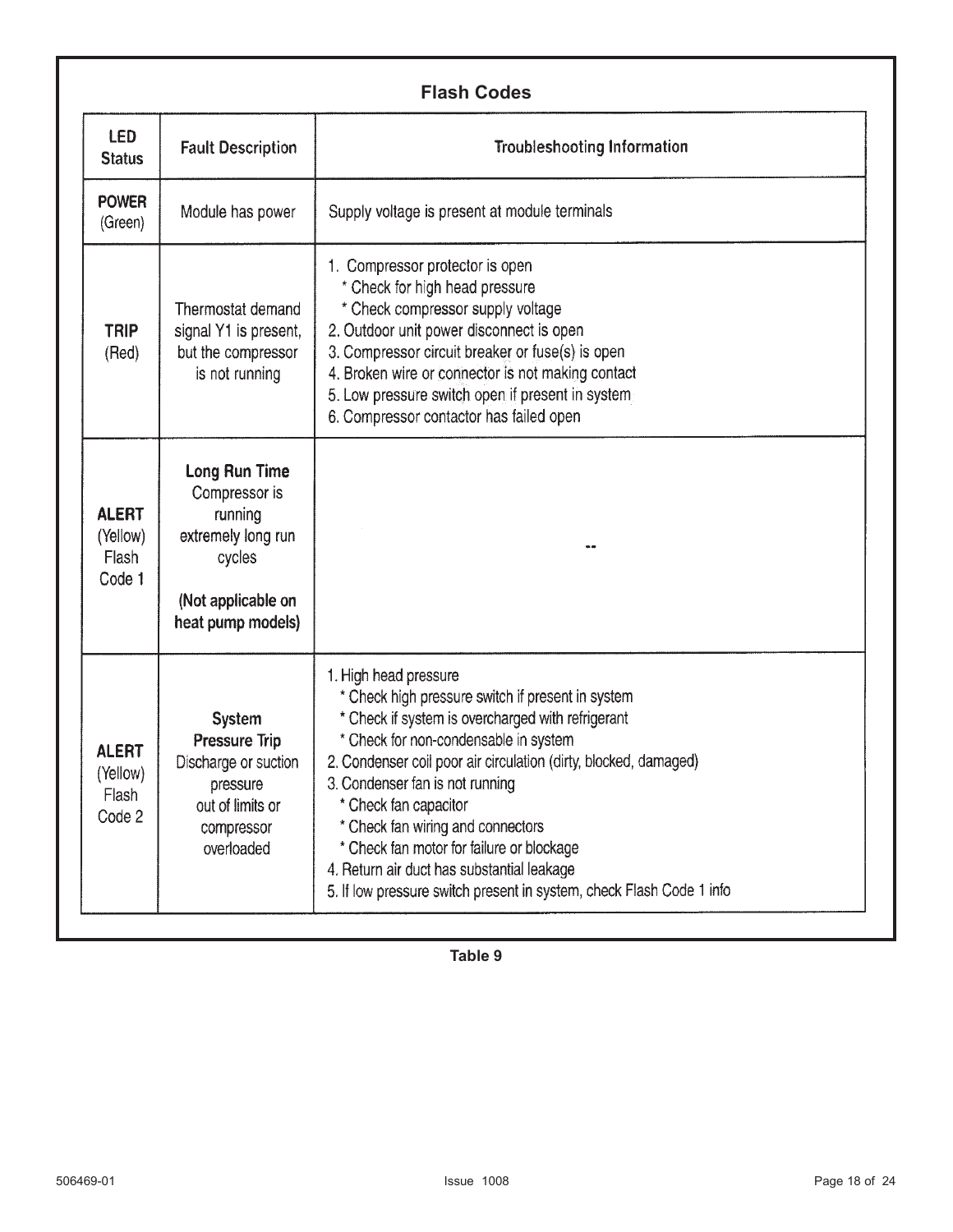### **Flash Codes (cont.)**

| <b>LED</b><br><b>Status</b>                 | <b>Fault Description</b>                                         | <b>Troubleshooting Information</b>                                                                                                                                                                                                                                                                                                                                                                                                                                                                                                                                                                                                                                                                       |
|---------------------------------------------|------------------------------------------------------------------|----------------------------------------------------------------------------------------------------------------------------------------------------------------------------------------------------------------------------------------------------------------------------------------------------------------------------------------------------------------------------------------------------------------------------------------------------------------------------------------------------------------------------------------------------------------------------------------------------------------------------------------------------------------------------------------------------------|
| <b>ALERT</b><br>(Yellow)<br>Flash<br>Code 3 | <b>Short Cycling</b><br>Compressor is<br>running<br>only briefly | 1. Thermostat demand signal is intermittent<br>2. Time delay relay or control board defective<br>3. If high pressure switch present, go to Flash Code 2 info<br>4. If low pressure switch present, go to Flash Code 1 info                                                                                                                                                                                                                                                                                                                                                                                                                                                                               |
| <b>ALERT</b><br>(Yellow)<br>Flash<br>Code 4 | <b>Locked Rotor</b>                                              | 1. Run capacitor has failed<br>2. Low line voltage (contact utility if voltage at disconnect is low)<br>* Check wiring connections<br>3. Excessive liquid refrigerant in compressor<br>4. Compressor bearings are seized<br>*Measure compressor oil level                                                                                                                                                                                                                                                                                                                                                                                                                                                |
| <b>ALERT</b><br>(Yellow)<br>Flash<br>Code 5 | <b>Open Circuit</b>                                              | 1. Outdoor unit power disconnect is open<br>2. Compressor circuit breaker or fuse(s) is open<br>3. Compressor contactor has failed open<br>* Check compressor contactor wiring and connectors<br>* Check for compressor contactor failure (burned, pitted, or open)<br>* Check wiring and connectors between supply and compressor<br>* Check for low pilot voltage at compressor contactor coil<br>4. High pressure switch is open and requires manual reset<br>5. Open circuit in compressor supply wiring or connections<br>6. Unusually long compressor protector reset time due to extreme ambient temperature<br>7. Compressor windings are damaged<br>* Check compressor motor winding resistance |
| <b>ALERT</b><br>(Yellow)<br>Flash<br>Code 6 | <b>Open Start Circuit</b><br>Current only in run<br>circuit      | 1. Run capacitor has failed<br>2. Open circuit in compressor start wiring or connections<br>* Check wiring and connectors between supply and the compressor S terminal<br>3. Compressor start winding is damaged<br>* Check compressor motor winding resistance                                                                                                                                                                                                                                                                                                                                                                                                                                          |
| <b>ALERT</b><br>(Yellow)<br>Flash<br>Code 7 | <b>Open Run Circuit</b><br>Current only in start<br>circuit      | 1. Open circuit in compressor run wiring or connections<br>* Check wiring and connectors between supply and the compressor R terminal<br>2. Compressor run winding is damaged<br>* Check compressor motor winding resistance                                                                                                                                                                                                                                                                                                                                                                                                                                                                             |
| <b>ALERT</b><br>(Yellow)<br>Flash<br>Code 8 | <b>Welded Contactor</b><br>Compressor always<br>runs             | 1. Compressor contactor has failed closed<br>2. Thermostat demand signal not connected to module                                                                                                                                                                                                                                                                                                                                                                                                                                                                                                                                                                                                         |
| <b>ALERT</b><br>(Yellow)<br>Flash<br>Code 9 | <b>Low Voltage</b><br>Control circuit less<br>than 17VAC         | 1. Control circuit transformer is overloaded<br>2. Low line voltage (contact utility if voltage at disconnect is low)<br>* Check wiring conditions                                                                                                                                                                                                                                                                                                                                                                                                                                                                                                                                                       |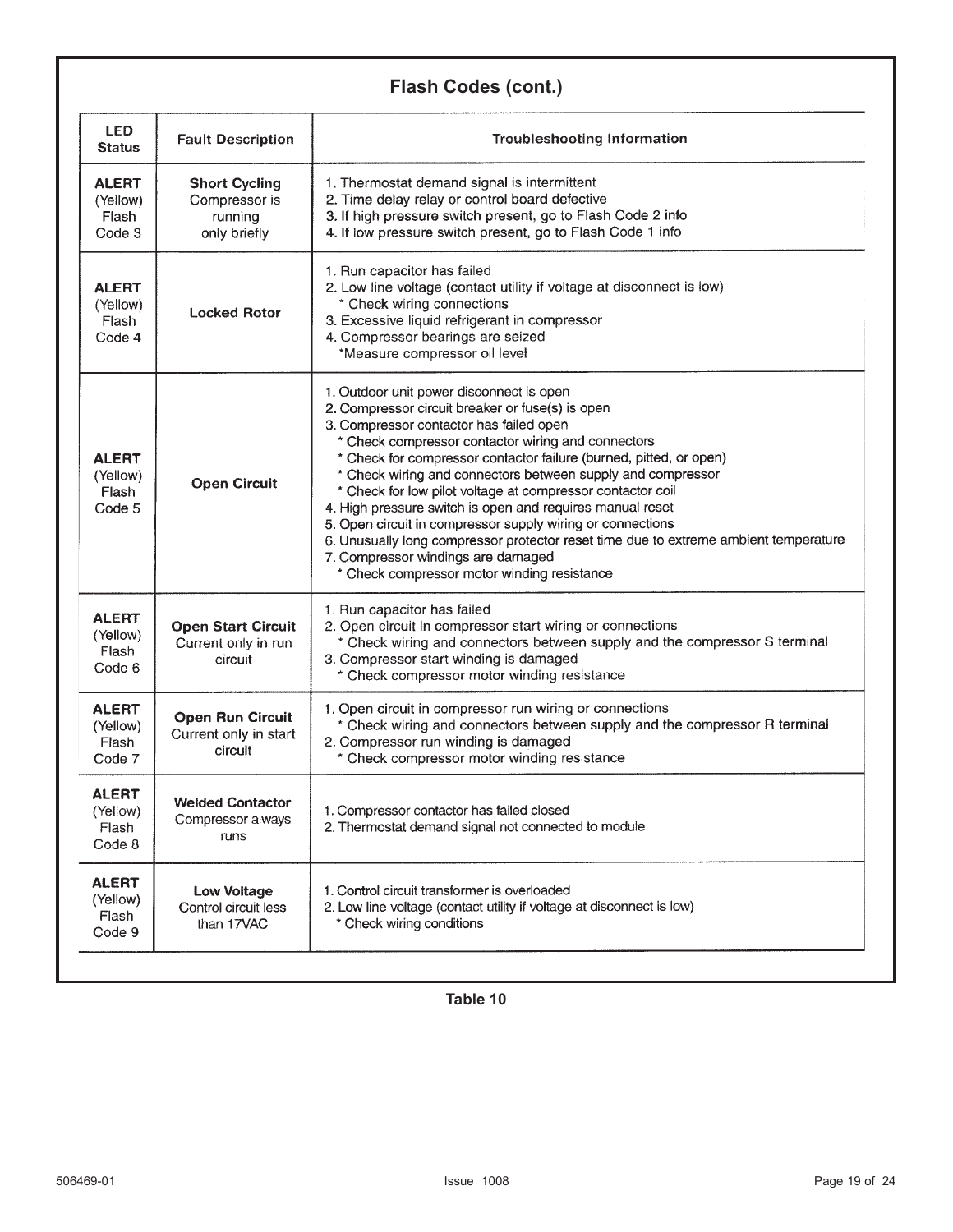|  | <b>Miswired Module Troubleshooting</b> |
|--|----------------------------------------|
|--|----------------------------------------|

| <b>Miswired Module Indication</b>                                                                                   | <b>Recommended Troubleshooting Action</b>                                                                                                                                                                                                                                                                                                                             |  |
|---------------------------------------------------------------------------------------------------------------------|-----------------------------------------------------------------------------------------------------------------------------------------------------------------------------------------------------------------------------------------------------------------------------------------------------------------------------------------------------------------------|--|
| Green LED is not on.<br>module does not power up.                                                                   | Determine if both R and C module terminals are connected. Verify voltage is present<br>at module's R and C terminals. Review 24VAC Power Wiring section on page 20 for<br>R and C wiring.                                                                                                                                                                             |  |
| Green LED intermittent,<br>module powers up only<br>when compressor runs.                                           | Determine if R and Y terminals are wired in reverse. Verify module's R and C<br>terminals have a constant source. Review 24VAC Power Wiring section on page 20<br>for R and C wiring.                                                                                                                                                                                 |  |
| TRIP LED is on but system<br>and compressor check OK.                                                               | Verify Y terminal is connected to 24VAC at contactor coil. Verify voltage at contactor<br>coils falls below 0.5VAC when off.                                                                                                                                                                                                                                          |  |
| TRIP LED and ALERT LED<br>flashing together.                                                                        | Verify R and C terminals are supplied with 19-28VAC.                                                                                                                                                                                                                                                                                                                  |  |
| ALERT Flash Code 3<br>(Compressor Short Cycling)<br>displayed incorrectly.                                          | Verify Y terminal is connected to 24VAC at contactor coil. Verify voltage at contactor<br>coil falls below 0.5VAC when off.                                                                                                                                                                                                                                           |  |
| ALERT Flash Code 5, 6, or 7<br>(Open Circuit, Open Start<br>Circuit, or Open Run Circuit)<br>displayed incorrectly. | Check that compressor run and start wires are through module's current sensing<br>holes. Verify Y terminal is connected to 24VAC at contactor coil. Verify voltage at<br>contactor coil falls below 0.5VAC when off.                                                                                                                                                  |  |
| ALERT Flash Code 6<br>(Open Start Circuit)<br>displayed for Code 7<br>(Open Run Circuit)<br>or vice versa.          | Check that compressor run and start wires are routed through the correct module<br>sensing holes.                                                                                                                                                                                                                                                                     |  |
| <b>ALERT Flash Code 8</b><br>(Welded Contactor)<br>displayed incorrectly.                                           | Determine if module's Y terminal is connected. Verify Y terminal is connected to 24VAC at<br>contactor coil. Verify 24VAC is present across Y and C when thermostat demand signal is<br>present. If not, R and C are reverse wired. Verify voltage at contactor coil falls below<br>0.5VAC when off. Review Thermostat Demand Wiring on this page for Y and C wiring. |  |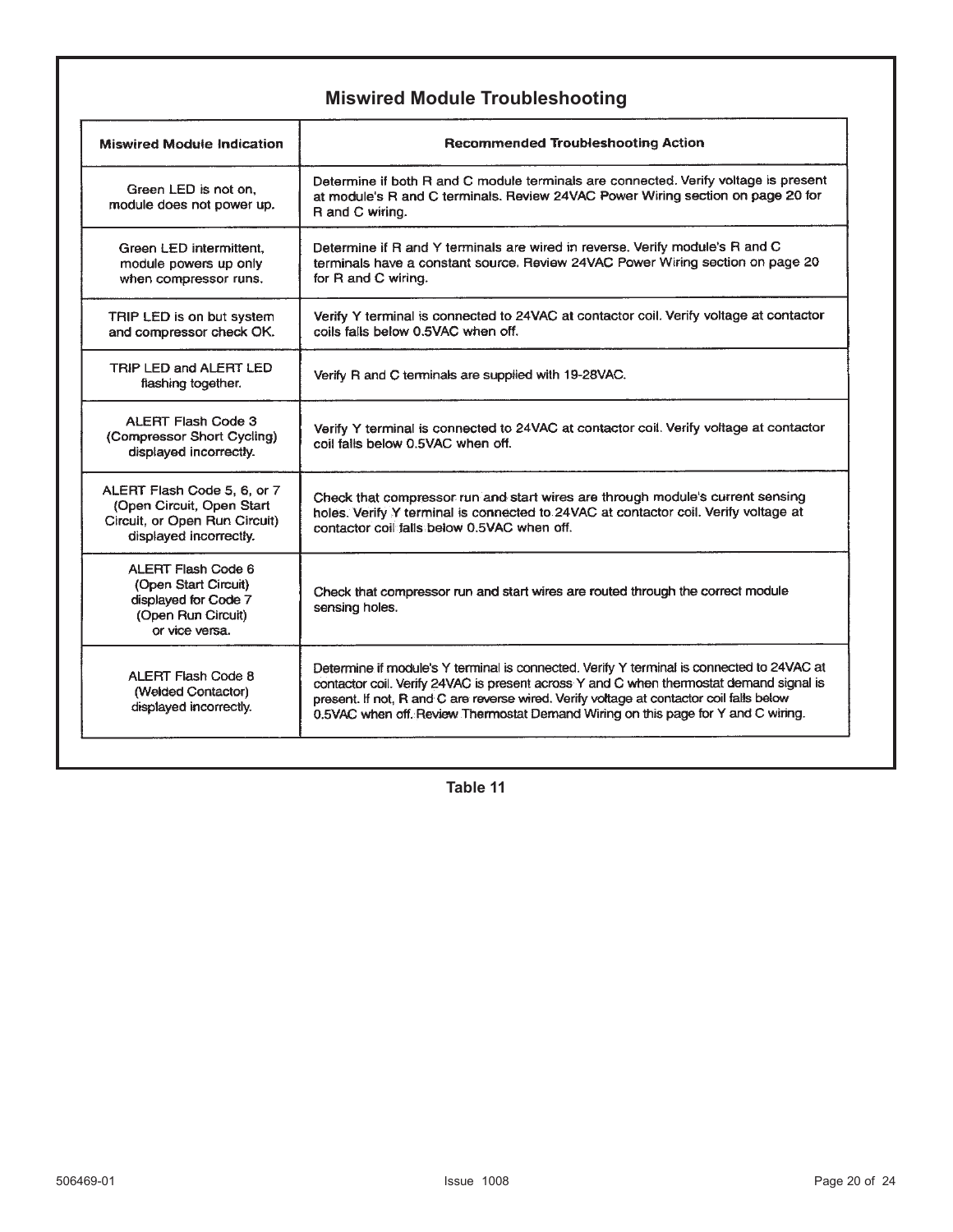#### **MAINTENANCE**

### **WARNING**

Before performing maintenance operations on system, turn the electric power to unit OFF at disconnect switch(es). Unit may have multiple power supplies. Electrical shock could cause personal injury or death.

Maintenance and service must be performed by a qualified installer or service agency.

At the beginning of each cooling season, the system should be checked as follows:

1. Clean and inspect condenser coil. Coil may be flushed witha a water hose. Be sure the power is off before usig water to clean the coil.

2. Outdoor fan motor is pre-lubricated and sealed. No further lubrication is needed.

3. Visually inspect connecting lines and coils for evidence of oil leaks.

- 4. Check wiring for loose connections.
- 5. Check for correct voltage at unit (with unit operating).
- 6. Check amp-draw outdoor fan motor.

Unit nameplate **Actual** Actual **Actual** 

 **NOTE:** If owner complains of insufficient cooling, the unit should be gauged and refrigerant charge checked. Refer to the Refrigerant Charging section on page 12.

#### **Indoor Coil**

- 1. Clean coil, if necessary.
- 2. Check connecting lines and coils for evidence of oil leaks.
- 3. Check condensate pan line and clean, if necessary.

#### **Indoor Unit**

1. Clean or change filters.

2. Adjust blower speed for cooling. Measure the pressure drop over the coil to determine the correct blower CFM.

3. Belt drive blowers: Check belt for wear and proper tension.

- 4. Check all wiring for loose connections.
- 5. Check for correct voltage at unit (with unit operating).
- 6. Check amp-draw on belower motor. Unit nameplate The Actual Actual Actual Actual Actual Actual Actual Actual Actual Actual Actual Actual Actual Actual Actual Actual Actual Actual Actual Actual Actual Actual Actual Actual Actual Actual Actual Actual Actual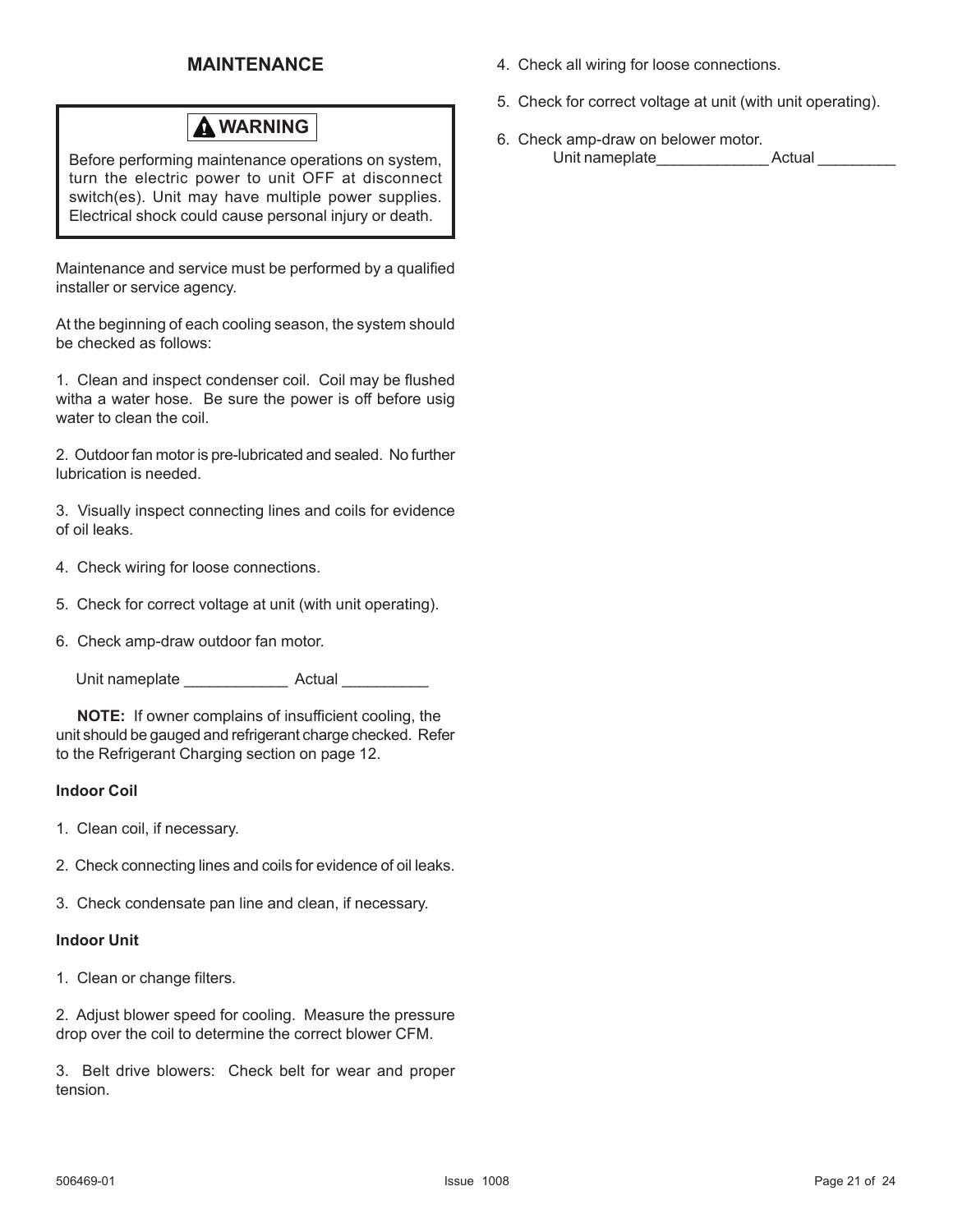## **Start-Up and Performance Checklist**

|                                                                                                | Job No. ______________ |                                             |  |  |  |
|------------------------------------------------------------------------------------------------|------------------------|---------------------------------------------|--|--|--|
| Job Location ________________________________                                                  |                        |                                             |  |  |  |
|                                                                                                |                        |                                             |  |  |  |
| Unit Model No. __________________________________                                              |                        |                                             |  |  |  |
|                                                                                                |                        | Nameplate Voltage _________________________ |  |  |  |
| Rated Load Ampacity _________________Compressor Amperage _____________Outdoor Fan ____________ |                        |                                             |  |  |  |
| Maximum Fuse or Circuit Breaker _______________________________                                |                        |                                             |  |  |  |
| Electical Connections Tight?     Indoor Filter Clean?     Supply Voltage (Unit Off) _________  |                        |                                             |  |  |  |
|                                                                                                |                        |                                             |  |  |  |
| Outdoor Coil Entering Air Temperature __________ Voltage with Compressor Operating _________   |                        |                                             |  |  |  |
|                                                                                                |                        |                                             |  |  |  |
| Refrigerant Charge Checked?    <br>Outdoor Fan Checked?                                        |                        |                                             |  |  |  |
| Refrigerant Lines: Leak Checked?     Properly Insulated?                                       |                        |                                             |  |  |  |
| Caps Tight?  <br>Service Valves: Fully Opened?                                                 |                        |                                             |  |  |  |
| Thermostat: Calibrated?     Properly Set?     Level?                                           |                        |                                             |  |  |  |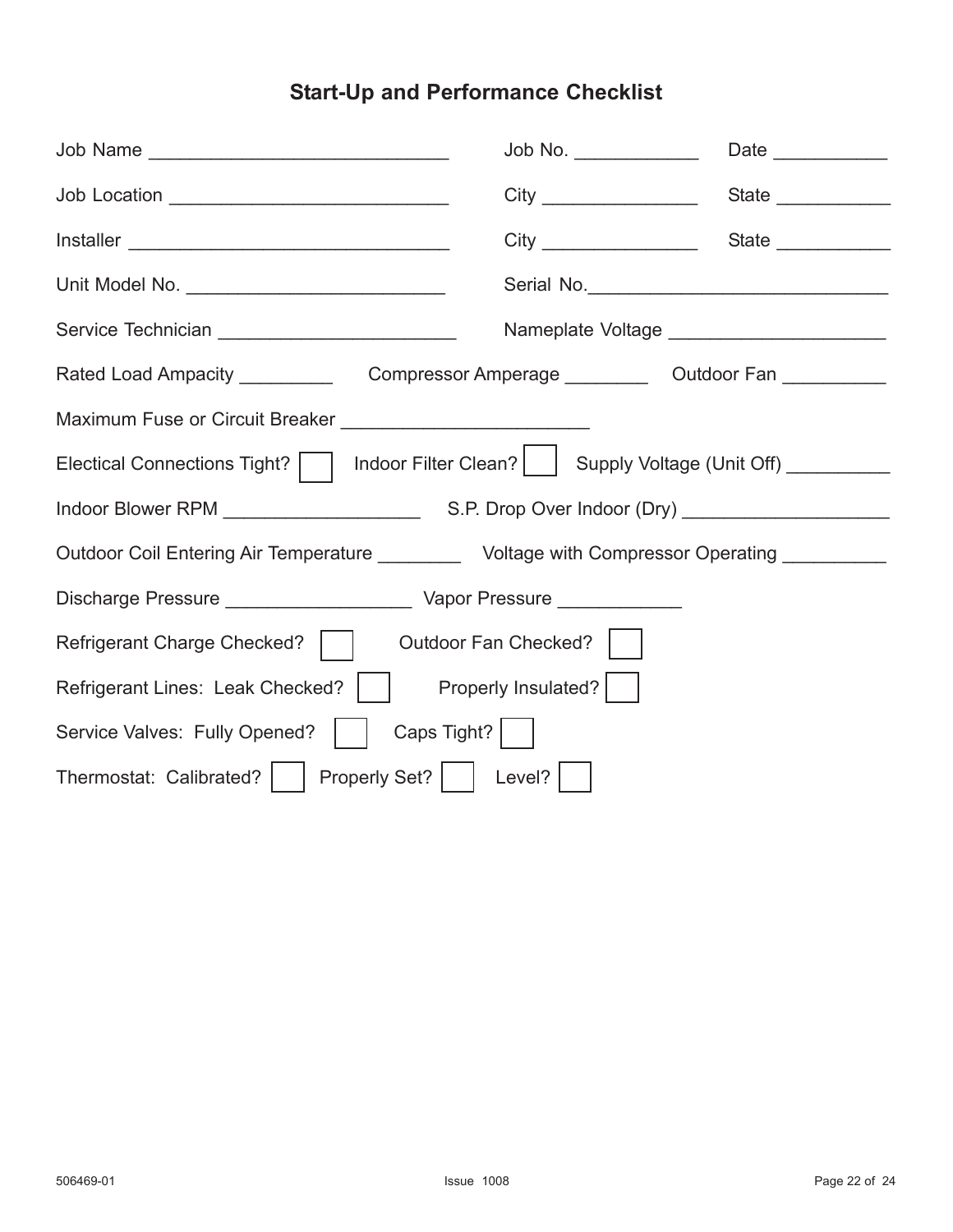